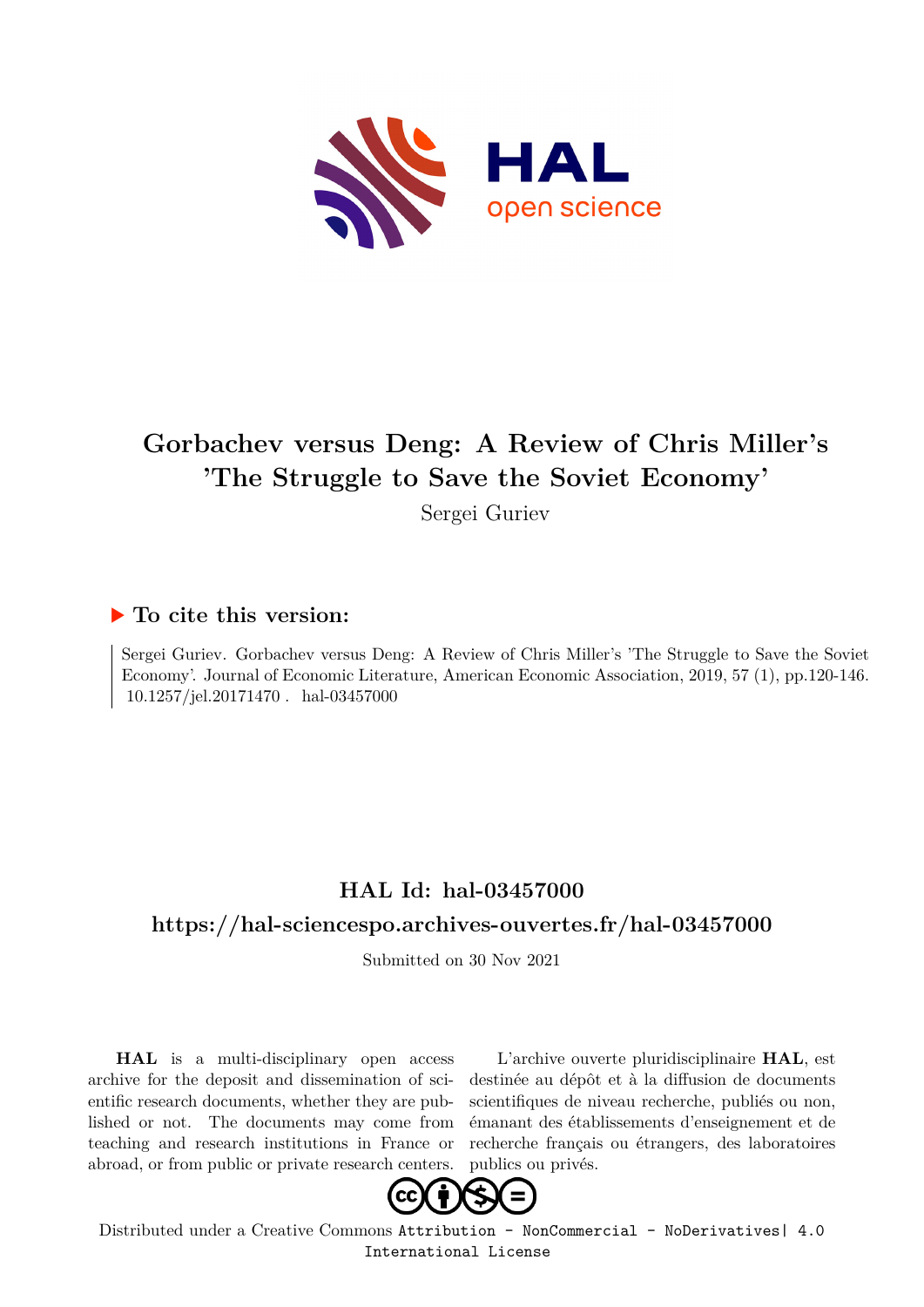# Gorbachev versus Deng: A Review of Chris Miller's *The Struggle to Save the Soviet Economy*†

#### Sergei Guriev\*

*Chris Miller's book is a historian's account of Mikhail Gorbachev's efforts to save the Soviet economy. Miller focuses on the question of why Gorbachev did not follow Deng Xiaoping and did not manage to reform the economy. Miller argues that it was not for the lack of understanding (Gorbachev did invest in learning China's approach to reform and did understand it well), nor for the lack of trying. In fact, Gorbachev did try to implement Deng's agricultural and industrial enterprise reforms. However, Gorbachev's reforms were blocked by powerful vested interests. An inability to tackle the agricultural and industrial lobbies eventually resulted in the bankruptcy and col*lapse of the Soviet Union. While I generally agree with the political economy argument, *I discuss a number of alternative explanations. I also discuss sources of Gorbachev's weak state capacity and offer an evaluation of Gorbachev's and post-Gorbachev reform efforts and mistakes based on the political economy research carried out in the last twenty-five years.* (*JEL* D72, O57, P21, P23, P24, P26)

#### 1. *Introduction*

In November 2017, the world marked the<br>
one hundred-year anniversary of Russia's one hundred-year anniversary of Russia's October Revolution and looked back at one of the greatest experiments in economic and political history—the journey of Russia through communist revolution, abolition of private property, and construction of a

command economy with almost full state ownership and almost complete price regulation and elimination of markets. Some episodes of this journey—however tragic, cost ineffective, and brutal—have awed outside observers. Jospeh Stalin's top-down industrialization has, in fact, inspired academic economists and policy makers around the world. Even though Stalin started World War II as an ally of Adolph Hitler, the crucial contribution to the anti-Nazi coalition's victory legitimized the Soviet Union's status as one of the two superpowers in the postwar era. This is why the final years of the Soviet Union and its rapid disintegration represent a seeming puzzle. Why did an apparently

<sup>\*</sup>The European Bank for Reconstruction and Development, Sciences Po, and CEPR. I am grateful to Steven Durlauf, Maxim Boycko, Timothy Frye, and Ekaterina Zhuravskaya for excellent comments on the early drafts of this essay. † Go to <https://doi.org/10.1257/jel.20171470> to visit the

article page and view author disclosure statement(s).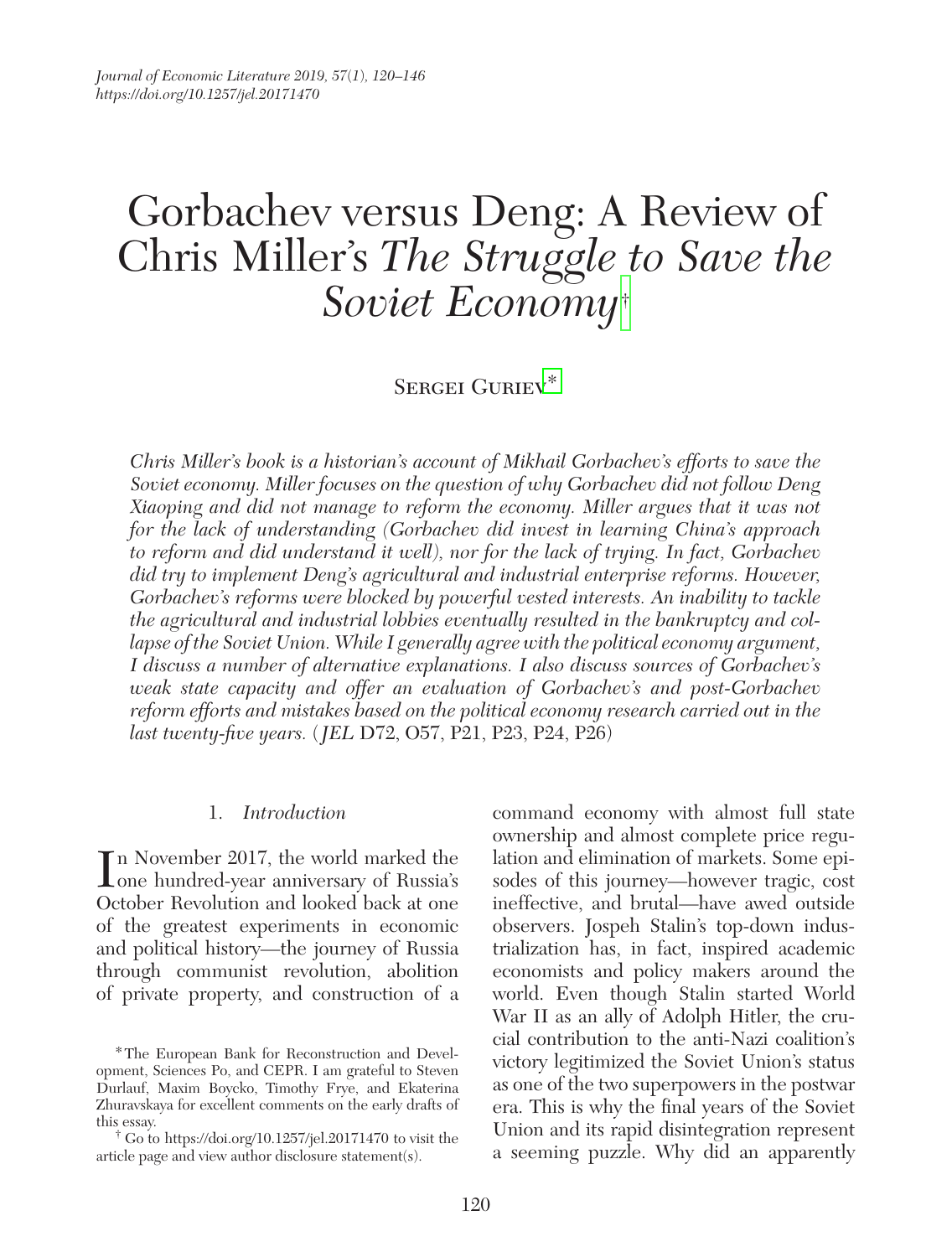powerful economy and polity fall apart so quickly? With all its rigidities and inefficiencies, why would its leaders be unable to fix whatever shortcomings it had and save the Soviet Union?

This question is not an abstract one. The late Soviet Union's failure to reform had an obvious counterfactual—Deng Xiaoping's success. Initially, communist China followed Stalin's industrialization model—both in economic and political terms.<sup>1</sup> However, after Mao Zedong's death and leadership turnover, Deng pushed for more pragmatic policies, gradually introduced adequate incentives (first in agriculture and then in industry)—and put China on a trajectory of fast and sustainable growth. Given that Deng's reforms started a few years before the last Soviet leader Mikhail Gorbachev came to power, why wouldn't the Soviet Union follow Deng's path? Was Soviet leadership incompetent? Unaware of Chinese success? Did they not realize that reforms were needed and needed urgently?

These are the questions at the center of Chris Miller's book, *The Struggle to Save the Soviet Economy: Mikhail Gorbachev and the Collapse of the USSR*. While the author is a historian, the book is, first and foremost, a case study in political economy. And the answer Miller gives to all the questions above is very simple: "It's all political economy, stupid." Gorbachev understood what Deng was doing. He also understood that the Soviet system was not working. But he failed to reform it because he was not able to overcome powerful antireform interest groups.

This argument gets at the core of the conventional story that usually blames Gorbachev for the wrong sequencing of political and economic reform. Deng started with the economic reform keeping the Communist Party in control of politics.

Gorbachev started with the political reform. Miller's argument is that Gorbachev had no choice. Without political reform he could not have overcome lobbies' resistance to economic reforms. If anything, in order to succeed, he should have reformed the political system faster and more decisively. This could have opened up opportunities for real, rather than half-hearted, economic reform as well.

#### 1.1 *The Context*

The book opens with Gorbachev's visit to China in May of 1989. The four-day trip was the first Soviet leader's visit to China since 1959; it was planned well in advance and was supposed to demonstrate the long overdue mending of Sino–Soviet relations. Symbolically, the Tiananmen protests had started right before Gorbachev's arrival. Two hundred thousand protesters blocked the square, so the anticipated red carpet reception in Tiananmen was canceled. Moreover, even after the ceremony was relocated to the airport, there was no red carpet there as well—someone simply forgot to arrange it. Even more symbolically, only two weeks after the visit, the Chinese government decided to send the troops to Tiananmen square. As Miller shows, this decision has been very important for understanding the fate of economic and political reforms in the Soviet Union and China.

Where were these two countries in terms of level of development in 1989? In [figures](#page-3-0) 1 and [2,](#page-4-0) I present Maddison's data on China and the Soviet Union's per capita GDP and its level with respect to the US level. The latter is especially important, as catching up with the West was central to policy makers in both the Soviet Union and China. I rely on Maddison's data as these are the ones that Miller's figures and tables are based on. It is hard to disagree with Miller, who argues (p. xvii) that Soviet data were not informative (being "widely fudged"). Another problem was, of course, that the regulated prices

<sup>1</sup>See a comparison of Stalin's and Mao's industrializations in Cheremukhin et al. (2017a, b).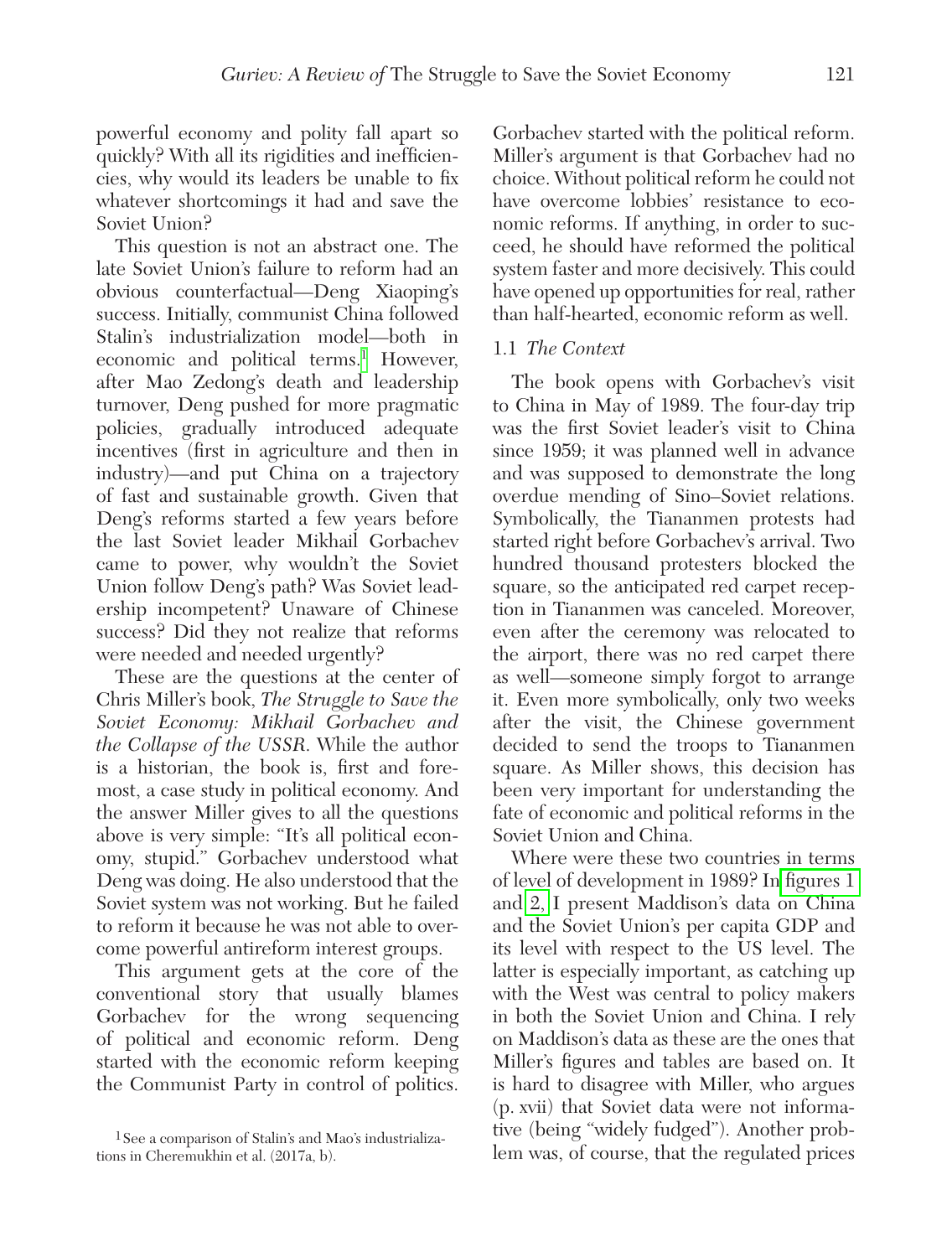<span id="page-3-0"></span>

*Figure* 1. GDP per Capita, Constant International 1990 Dollars

*Note:* GDP per capita in Former Soviet Union, Russia, and China, constant 1990 Geary–Khamis international dollars.

*Sources:* Maddison Project (until 2010), World Economic Outlook April 2017 (2011–16, based on growth rates for GDP per capita in international dollars).

distorted the link between GDP per capita and standards of living. In particular, all investments were carried out by the government, and therefore accounted for at cost in GDP statistics; in a command economy, the cost of capital goods could be very far from their market value.

Yet, with all these caveats, Maddison's data on GDP per capita provide a useful context for understanding the evolution of Soviet and Chinese income levels. In 1989, the Soviet Union was a middle income country with GDP per capita at 7,000 dollars (1990 Geary-Khamis international dollars).<sup>2</sup> Soviet GDP per capita had been stagnating since the 1970s: in 1974–89, its average growth

rate was below 1 percent per year. In terms of level of development, China was far behind the Soviet Union—by the factor of four!—but was rapidly catching up. In the early 1980s, China's GDP per capita was already growing at 6 percent.

Figures 1 and 2 reveal several features that have dramatic implications for the book. First, the last years of the Soviet Union were not just years of stagnation in terms of GDP per capita, but also—naturally—those of lagging behind the United States. Soviet GDP per capita declined from 38 percent of the US level in the mid 1970s to 31 percent in 1989—the level first reached in the 1930s and not much above tsarist Russia's peak of 29 percent.

Second, in 1989 China's GDP per capita was at 8 percent of the US level—similar to the 10 percent that the Soviet economy had

<sup>2</sup>As Maddison data are only available through 2010, for later years I use extrapolations based on the IMF's World Economic Outlook.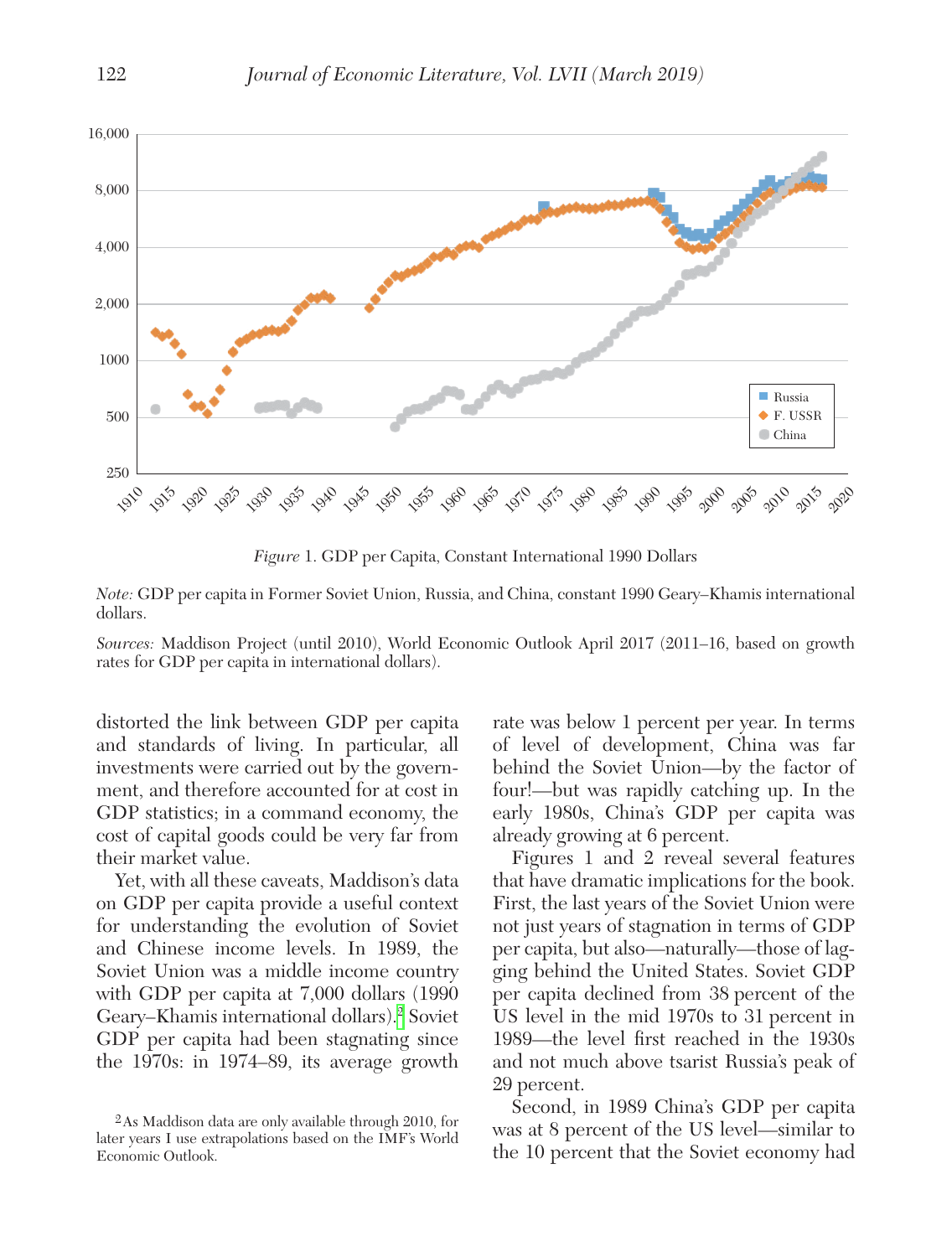<span id="page-4-0"></span>

*Figure* 2. GDP per Capita, Percent US Level

*Note:* GDP per capita in Former Soviet Union, Russia, and China relative to the US level.

*Sources:* Maddison Project (until 2010), World Economic Outlook April 2017 (2011–16, based on growth rates for GDP per capita in international dollars).

in 1921 when it embarked on rapid recovery after the Civil War due to the New Economic Policy (NEP). This analogy is especially important as Deng's dual-track policies were in fact quite similar to the NEP, in terms of introducing market incentives on the margin and allowing for private ownership of small-scale firms (in agriculture, services and manufacturing) while keeping large enterprises under state control. NEP was also attractive to Gorbachev as it was considered to be Vladimir Lenin's legacy, later replaced by Stalin's brutal collectivization. Gorbachev's political narrative was critical of Stalin but quite positive toward Lenin.

Third, China today is at the same level of development relative to the United States where the Soviet economy was in the late 1980s. Fourth, in the coming years, the consensus forecasts predict much higher rates of GDP growth in China than in Russia, so

Russia will be increasingly lagging behind China.

The first fact explains Gorbachev's willingness to look for ways to reform the economy. The second one suggests that Deng's China once again showed that the NEP was a robust solution to the conundrum of boosting growth without losing political control.3 This provided a certain degree of confidence that Deng's success can be replicated in Russia. The third observation implies that studying Gorbachev's experience may be relevant for understanding modern China's

<sup>3</sup>In what follows, I am using "NEP" as a reference to the 1920s Soviet economic reforms only and discuss Gorbachev's political reforms separately. The freedom of expression in 1920s and in Gorbachev years was certainly higher than in Deng's China. However, in all these cases, the reformers' intention was never to challenge the ultimate control of political power held by the Communist Party.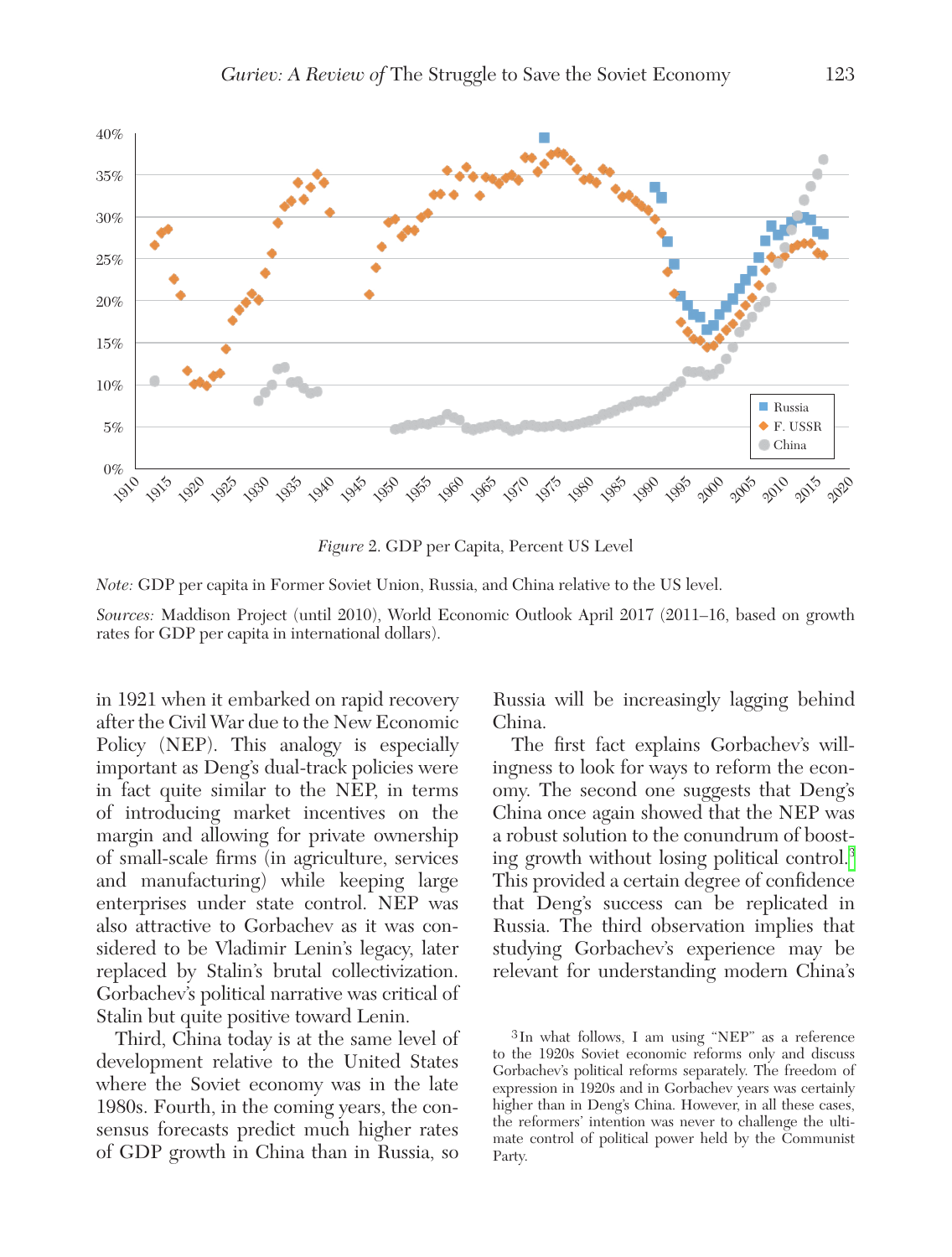challenges. And if China is successful, then a few years later—if and when Russia decides to reform—it will once again be Russia's turn to learn from China. Indeed, the fourth observation implies that China has already covered the ground where Russia is going to be when Russia decides to reform.

#### 1.2 *The Structure of the Book*

The book consists of seven chapters. The first three chapters set the stage for Gorbachev's reforms. In the first chapter, Miller explains the views of the Soviet elite regarding the performance of socialist economies. The Soviet government had at least two reasons to worry. First, as shown above, there was a long stagnation in the Soviet economy that was increasingly lagging behind the West. In 1961, Soviet leader Nikita Khrushchev famously promised that the Soviet Union would complete the basic foundations of communism<sup>4</sup> by 1980; he also promised to catch up with and overtake the United States. This, of course, did not happen. By 1980, Soviet GDP per capita was 57 percent higher than in 1961, but still only 35 percent of the US level, pretty much the same ratio as in 1961 (36 percent).<sup>5</sup>

4At that point, "communism" was understood as a society where everyone would contribute to GDP according to his/her ability and would be rewarded according to his/her needs. Certainly this definition was quite vague (as it depended on what the "needs" were supposed to be). However, the very basic consumption needs were still not satisfied in Soviet times: e.g., in 1990 there were 16 square meters of housing per person—half the level in Western Europe and about a quarter of the US level (Hardt and Kaufman 1993, p. 875).

5As an *economic* historian, Miller does not discuss another key reason for concern—the comprehensive disillusionment in the system. Hollander (1999) shows that disillusionment in communist values spread widely throughout the society, from ordinary citizens to the elite (with an important exception of the KGB). Hollander argues that disillusionment also had a strong negative effect on political legitimacy and economic productivity. Although he recognizes potential reverse causality (from

Second, Miller carefully describes the Soviet views on Eastern Europe, where the Soviet government allowed for limited experimentation with market mechanisms. By early 1980s, these experiments were considered to be a failure. While Eastern European countries continued to enjoy higher living standards than the Soviet Union, their GDP growth turned into the negative territory (p. 17). The Eastern European governments tried to borrow, which resulted in skyrocketing debt (p. 14). In order to repay the debt, these governments had to undertake austerity programs cutting Western imports, consumption, and investment. The most extreme case was Romania, where Nicolae Ceausescu decided to repay the debt in full, plunging his country into outright poverty. In Poland, the decline in living standards resulted in nationwide support for the opposition Solidarity movement (p. 15).

Miller also discusses Soviet experts' views of the West. These were the years of the consensus that the United States was ceding economic leadership to Japan. The other East Asian countries were also enjoying fast growth. This resulted in Gorbachev's "Asia pivot"—increasing interest in Asia by Gorbachev's government. Miller describes the investment in capacity building for understanding the East Asian growth model—with research institutes and ministries creating Pacific divisions (p. 27). When preparing for his July 1986 speech in Vladivostok, Gorbachev told his speechwriters that the Soviet Union should redouble its efforts there as "the civilization is moving toward the Pacific Ocean" (p. 28).

In the second chapter, Miller describes Soviet views on post-Mao China. He shows that Soviet elites had a reasonably accurate and detailed understanding of what was happening there and quite correctly predicted

stagnation to disillusionment), he believes that disillusionment was driven to a great extent by noneconomic factors.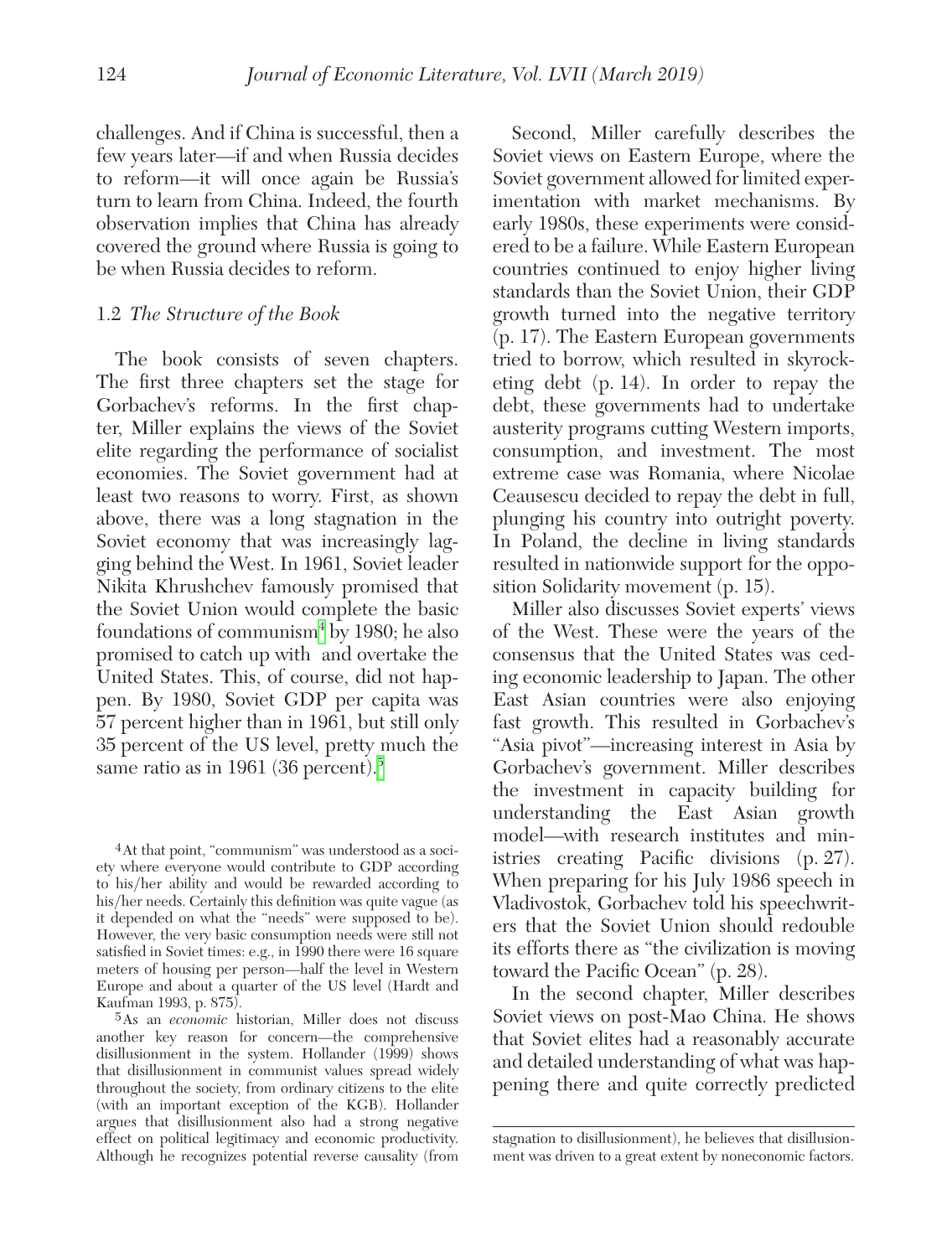future developments. The Soviet scholars of socialist economies argued that there are important similarities in reform challenges between China and the Soviet Union, and therefore Chinese reforms should be considered a key reform lab for the Soviet ones (p. 51). This was especially true for Gorbachev's close advisors. Even though the think tanks' and advisors' reports on China were not published, they were distributed internally throughout the upper echelons of the Communist Party of the Soviet Union (p. 39). Moreover, it was clear that Gorbachev did read these materials (p. 53).

A key milestone was Gorbachev's speech in Krasnoyarsk in 1988. Gorbachev argued that both the Soviet Union and China were undergoing important reforms and that created a ground for "mutual attraction." It was important that Soviet interest in China's reforms was not limited to the elites—even pedestrians in the streets of Moscow were aware of China's "innovative economic policies" (p. 52).

The third chapter is key to the book's argument. Miller describes the political economy of Gorbachev's Soviet Union. He documents the composition and the incentives of the three main interest groups: the defense industry, agriculture, and energy companies. He argues that each of these groups was very powerful: given the lack of openness and competition, each of these groups was actually a combination of monopolies, their suppliers and customers who greatly depended on their success, and their representatives in the top political cadres. Not surprisingly, Soviet newspeak referred to these as "complexes": the defense-industrial complex (OPK), agro-industrial complex (APK), and fuel-energy complex (TEK) (p. 57). The defense complex was the largest one, accounting for about 20 percent of Soviet industrial output and 75 percent of research and development, employing about

15 million people (about 10 percent of the labor force) and consuming 60 percent of the steel (p. 59).

In the second half of the book, Miller discusses Gorbachev's attempts to take on these groups. Chapter 4 describes Gorbachev's enterprise reforms; chapter 5, his attempts to follow the Chinese model of special economic zones; and chapter 6, his attempts to reform agriculture. Interestingly, these reforms were targeting the very same sectors as the first three reforms of Deng. In all three cases, Gorbachev hoped that the reforms would increase productivity, thus providing more fiscal space and supporting stagnating living standards (p. 71–72). All three efforts were, however, half-hearted and generally failed, especially the ones in agriculture. The latter failure was even more spectacular given that Gorbachev had personal reasons to promote agricultural reforms: his own family experienced Stalin's collectivization (p. 120). However, Gorbachev eventually did not succeed, being opposed by—and fearing—the agricultural lobby.6

The final, seventh chapter describes the USSR's fiscal crisis and collapse. As oil prices fell, Gorbachev tried to maintain living standards that resulted in major growth in the budget deficit. Before Gorbachev came to power, the budget was balanced or even had a small surplus. In 1985, the deficit grew to 2 percent of GDP, by 1990, it reached 10 percent of GDP. In 1991, the last year of the Soviet Union, the deficit exceeded an astronomical 30 percent of GDP (p. 152).7

<sup>6</sup>Russian agriculture kept stagnating until the early 2000s, when the land market was finally created and Russia became one of the largest grain exporters—after decades of importing grain.

<sup>7</sup>Miller provides a reference to a World Bank report, but warns that these numbers are contested. In addition to the rapid political and organizational change in 1991, the budget data suffered from the notorious Soviet secrecy. When Gorbachev asked then-Secretary General Andropov in 1982 for budget data, the response was: "Not happening! You're asking too much. The budget is off limits to you.'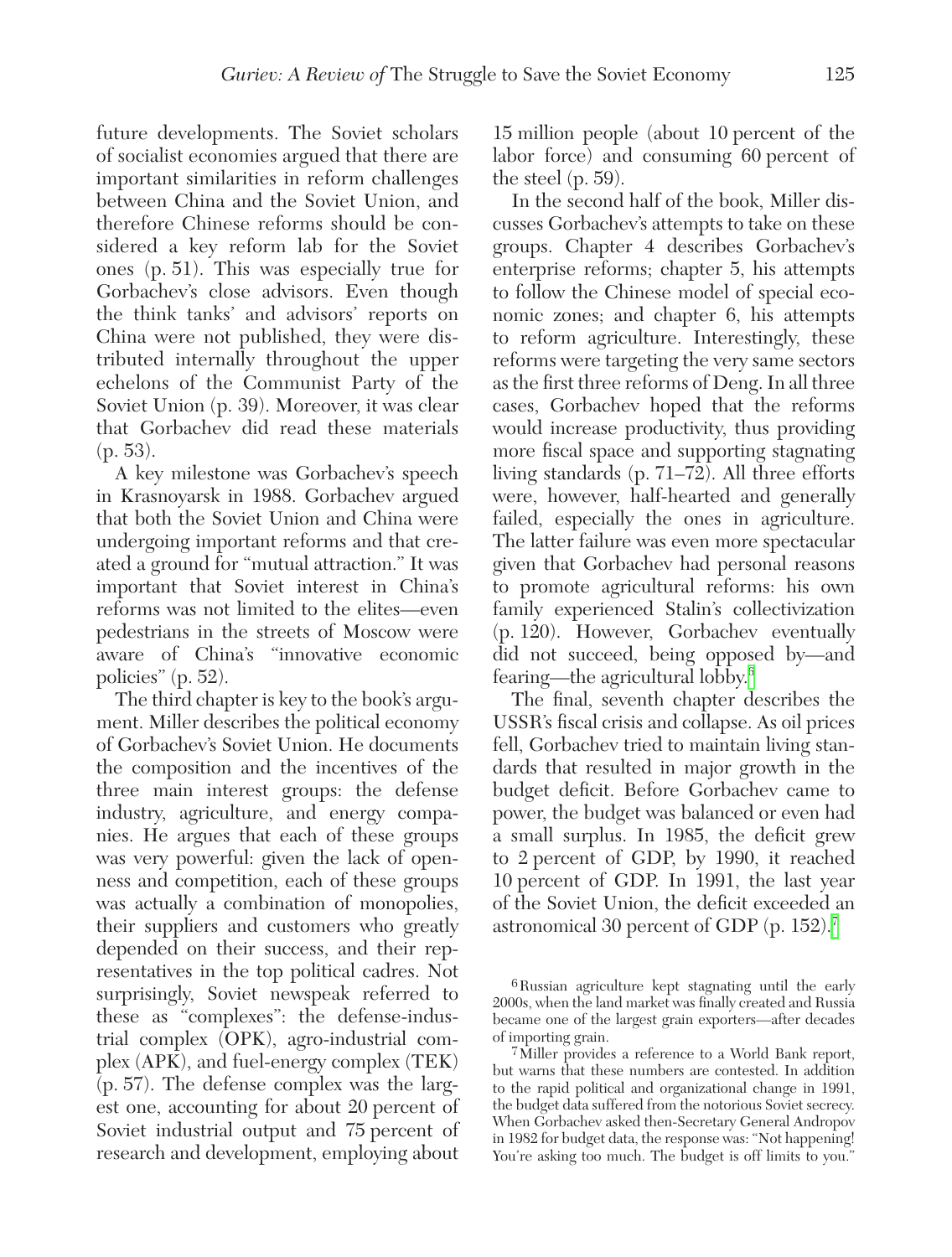The fiscal crisis was partly explained by a collapse in global oil prices, but was partly handmade. First, Gorbachev's antialcohol campaign reduced revenues from excise taxes. Second, in order to keep the industrial and agricultural lobbies happy, the government continued to subsidize their inputs and raise prices for their outputs. At the same time, in order to pacify the general public, consumer prices were kept low. Gorbachev also avoided cutting expenditures on public goods and tried to maintain living standards. He decided that—unlike Deng—he would not use force to suppress protesters, and therefore tried to avoid the situation where people took to the street to voice their economic grievances.<sup>8</sup>

To fund the deficit, the government resorted to borrowing. The foreign debt increased from 30 percent of GDP in 1985 to 80 percent of GDP in 1991 (p. 152). As the markets were growing increasingly reluctant to lend, the government funded the deficit by printing money. The official prices were still controlled, so the monetization of the budget deficit resulted in "repressed inflation," increased shortages, and higher prices in black markets. Eventually, the Soviet Union ran out of cash and collapsed.<sup>9</sup>

Miller's account shows that both oil price shockas and the impact of the antialcohol campaign were not the major drivers of the fiscal crisis. The main factors were lack of resolve in tackling the interest groups and in maintaining fiscal discipline, as well as incompetence in basic economics.

#### 1.3 *The Methodology*

For an academic economics audience, it is useful to explain what Miller actually does in the book. In recent years, economic history has become much more quantitative (Abramitzky 2015, Margo 2017); economic history papers increasingly turn to advanced econometric methods used in the other fields of economics and are published in general interest economics journals. Miller's book is different. It does not include any regressions. There are only eleven graphs and one table in the book. In this sense, it is a traditional history book with a verbal analysis of a historical episode based on archival documents.

As such, the book is very valuable as the first attempt to analyze Gorbachev's reforms carried out by an academic historian. There have been a number of memoirs on the period written up by reformers and their opponents (with the most important contribution by the top post-Gorbachev reformer, Yegor Gaidar himself (Gaidar 2007)). The contribution of Miller's book is that it is not a memoir, but a solid piece of academic research written by an independent scholar with no stake in the debate. While the author also draws on his interviews of surviving participants of these events (policy makers and their advisors), his main conclusions are based on archival documents, rather than on the key players' recollections provided today. Given the degree of polarization in evaluating Gorbachev's performance, it is quite plausible that recollections are not only imprecise, but also suffering from a self-serving bias (Schacter 2001).

Yet, the interviews are also critical for the book, as they explain the logic behind the

<sup>(</sup>Miller, p. xvii). Also, in the middle of 1991, Soviet government implemented a threefold increase in regulated prices creating additional challenges for budget statistics.

<sup>8</sup>Miller argues (p. 149) that Tiananmen protests were driven not only by political demands, but also by growing economic tension. The cost of living in large Chinese cities increased by 20 percent in 1988 alone. The Chinese government's ability to suppress mass protests provided it with a stronger hand in bargaining versus the elites and the public compared to Gorbachev. After the Tiananmen crackdown, the Chinese government undertook a three-year program of austerity, reducing both investment and consumption. Without the option to repress the protests, the Soviet government apparently felt constrained by inability to lower living standards; nor it could be too slow on the political change—also demanded by protesters in Moscow.

<sup>9</sup>The non-sustainability of the Soviet 30 percent of GDP budget deficit is especially obvious if one compares it to modern Venezuela's (14–18 percent of GDP in recent years) and Greece's (15 percent of GDP in 2009, the worst year of its recent crisis).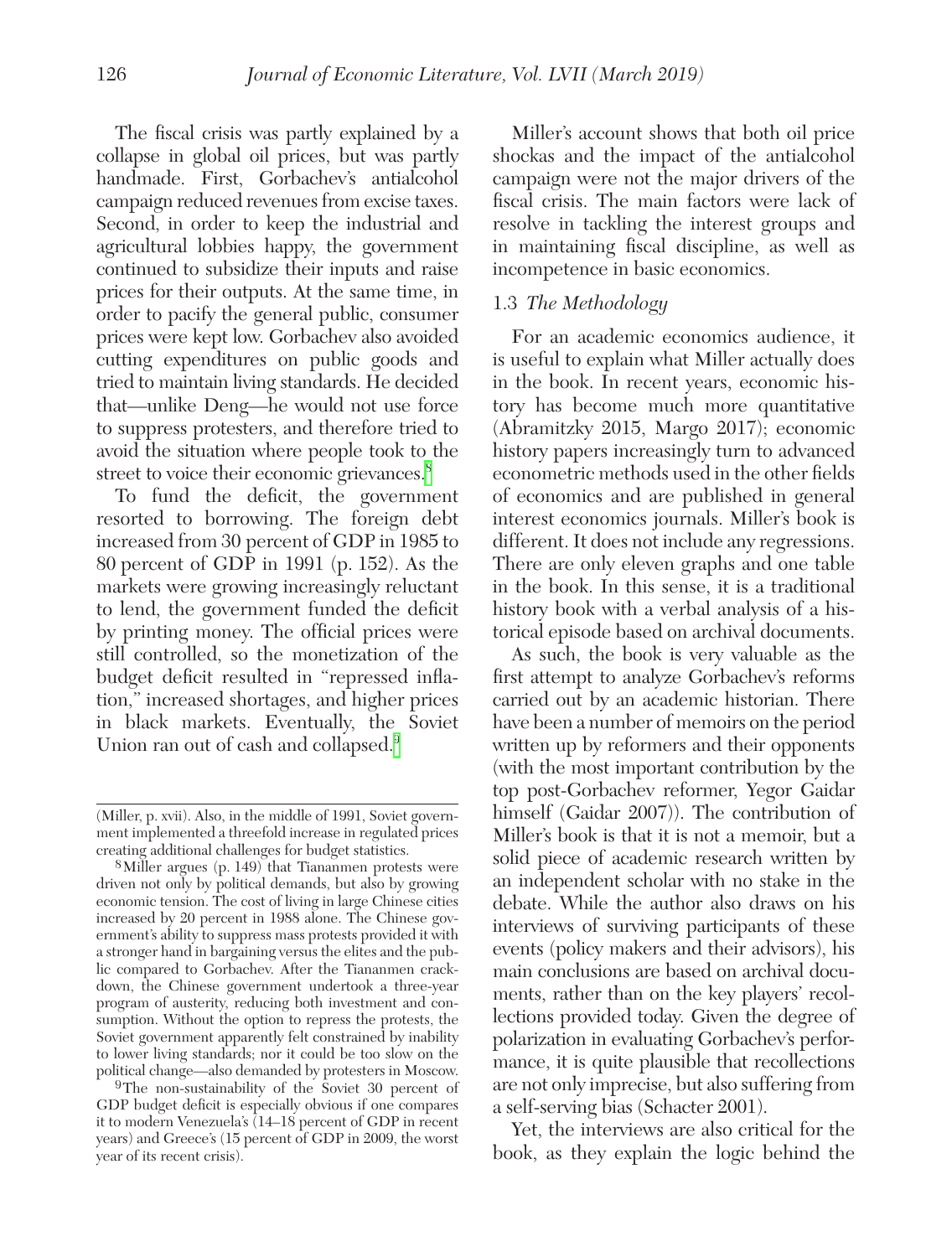reports written by think tanks and individual advisors and help in interpreting the reports' impact. Moreover, by conducting the interviews, Miller has provided an important public good for future researchers, since he asked Gorbachev's advisors questions that are not covered explicitly in their memoirs.10

An economist can criticize the book, as it dwells too much on Soviet experts' thinking about the United States, Japan, and China rather than on economic history per se. In this sense, it is as much or even more of a book on the history of economic thought, rather than a book on economic history. But I would argue that the author is right to focus on these issues. As he studies political economy, he must first and foremost analyze what people thought—as politics is eventually driven by perceptions (whether those do or do not reflect the facts). Furthermore, the analysis of perceptions is especially important in a society without reliable statistics and with limited freedom of public debate.

Economists are always suspicious of nonquantitative research, as it is usually not clear whether the results of the analysis are subject to a falsification test. Suppose that the author has a sympathy for Gorbachev and his advisors (which he does seem to have). How do we know that he—consciously or subconsciously—has been unbiased in his choice of interviewees and archival documents to study? Would the results change if the same analysis were conducted by a scholar with different political or personal preferences? Unfortunately, the book pays very limited attention to the other views prevailing at that point. In addition to the arguments of Gorbachev and his conservative opponents from the antireform lobbies, Miller does not discuss the views of subnational leaders and

10 The opportunities to ask such questions are unfortunately perishing every day. While I was writing this essay, Anatoly Chernyaev, a key advisor to Gorbachev and one of Miller's most important interviewees, passed away.

only briefly covers the views of the reformers not connected to Gorbachev (p. 19). Miller only says that all of them were committed to more rapid liberalization (which Gorbachev did not support), but did not agree on a view of who will pay the costs of transition.

A convincing way to address the concerns related to potential biases is to consider alternative explanations and see whether they would be more convincing given the evidence presented by the author and the evidence that is available otherwise. I do this in section 2.2 and conclude that Miller's main argument is still valid, although the alternative explanations are also important.

#### 1.4 *Why Do We Care?*

As with every piece of historical research, we need to start with understanding why it matters. For historians, this is of course a moot point. The Soviet Union was a unique experiment and understanding how and why it disintegrated is a fascinating subject per se. Historians' job is precisely to document such episodes in as great detail as possible. Here, Miller's position strikes an important balance between being sufficiently close to the events to be able to interview the participants and sufficiently distant that he would have no personal connection to the events and could take an objective view.

However, Miller's analysis is also relevant for readers interested in today's affairs. First and foremost, economists now know that history has long shadows (Michalopoulos and Papaioannou 2017); today's political and economic institutions as well as preferences and beliefs may be shaped by events that took place hundreds of years ago. It is clear that the process of disintegration of the Soviet Union has left important traces on today's Russian economics and politics—which in turn are increasingly important not only for Russia's neighbors but for the world in general as Russia has reemerged as a major geopolitical player.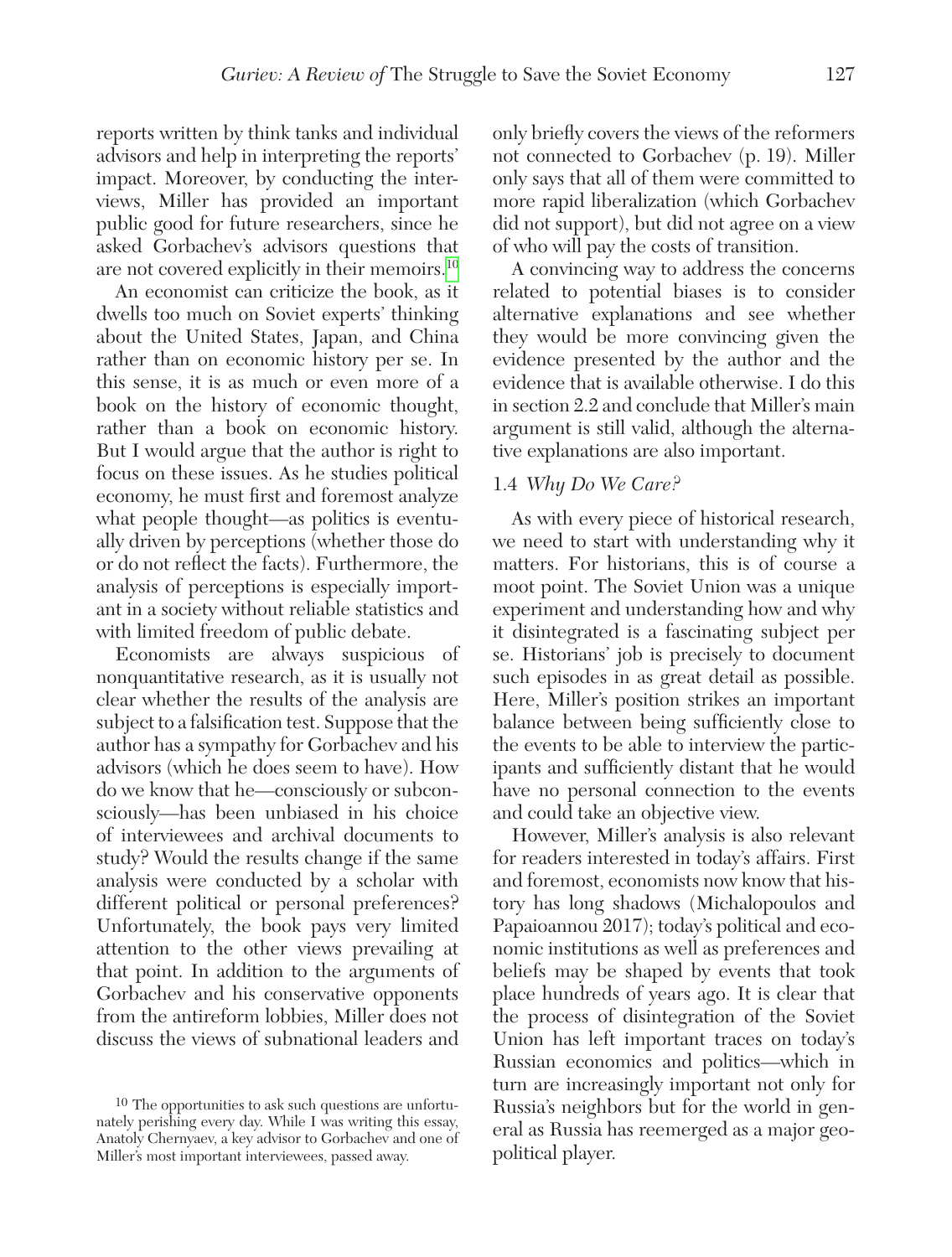The book is published in the "New Cold War History" series. The publishers apparently had in mind the new interpretations of the history of the Cold War ("New History of the Cold War"). Ironically, as the book was being written the world walked into a "new cold war" so this book will also contribute to the "History of the New Cold War." These two angles are not independent: many events unfolding today have roots in the failures of 1980s and 1990s when—as many Russians seem to believe today—Soviet and Russian leaders (as well as their Western counterparts) could have done a better job. These failures were especially salient against the backdrop of China's reforms and its stellar economic performance.

Second, understanding Soviet problems of the late 1980s can be relevant for addressing modern China's challenges. Miller argues (and I agree with him) that Deng's job was easier than Gorbachev's because China was uniformly poor and therefore its political economy was less complex.<sup>11</sup> Nowadays, however, China's per capita income is at the same level of development relative to the United States as the Soviet Union was in the 1980s (figure 2). Despite privatization and impressive market reform in the last forty years, the Chinese economy is dominated by large state-owned enterprises and state banks. They naturally form powerful interest groups against reforms. The officials talk about the growing imbalances and the need for painful "supply-side structural reforms," but no specific steps have been announced yet. At the same time, the top leadership seems to understand that it cannot afford reducing household income levels and therefore avoids deflating financial bubbles, relying instead on piling up debt. Whether or not another Tiananmen-style crackdown is a credible threat is not clear; however, judging

by increasing control over information and civil society, the government is conscious of the risk of protests and wants to prevent them in the first place.<sup>12</sup> The Chinese economy is certainly much more flexible and competitive than the late Soviet one. Yet, the political economy parallels are striking.

Third, similar reforms are still to be undertaken in many other countries with dominance of the public sector both with a communist past (such as Belarus, Kazakhstan, or Uzbekistan) and without (e.g., Algeria or Egypt).

Finally, there are also increasingly common comparisons of the USSR to the European Union. They of course come from voices far from academic mainstream. But even if these comparisons are not fair, it is clear that the European Union does need to reform, does have powerful antireform interests, and therefore can indeed learn from Gorbachev's years.

The book is an important illustration of the so called "Herbert Stein's law": if something cannot go on forever, it will stop. While this law was coined to describe the balance of payment crises in Latin America, the Soviet Union is probably the most remarkable piece of evidence to support this law. Until the very end of the Soviet Union, it was impossible to imagine that it could fall apart; but then it just did.13 Since the Soviet Union could neither continue without reform nor could it reform, it simply had to stop.

12King, Pan, and Roberts (2013) show that Chinese internet censorship first and foremost targets calls for collective action rather than criticism of the government per se. Also, Cantoni et al. (2017) show that Chinese government has made major (successful) efforts to redesign the school curricula to shift students' beliefs in the nationalist direction—away from liberal and pro-Western views.

13 The title of Yurchak's (2005) history of the late Soviet Union says it all: *Everything Was Forever until it Was No More*.

<sup>11</sup> This argument is certainly not new (e.g., see Sachs and Woo 1994).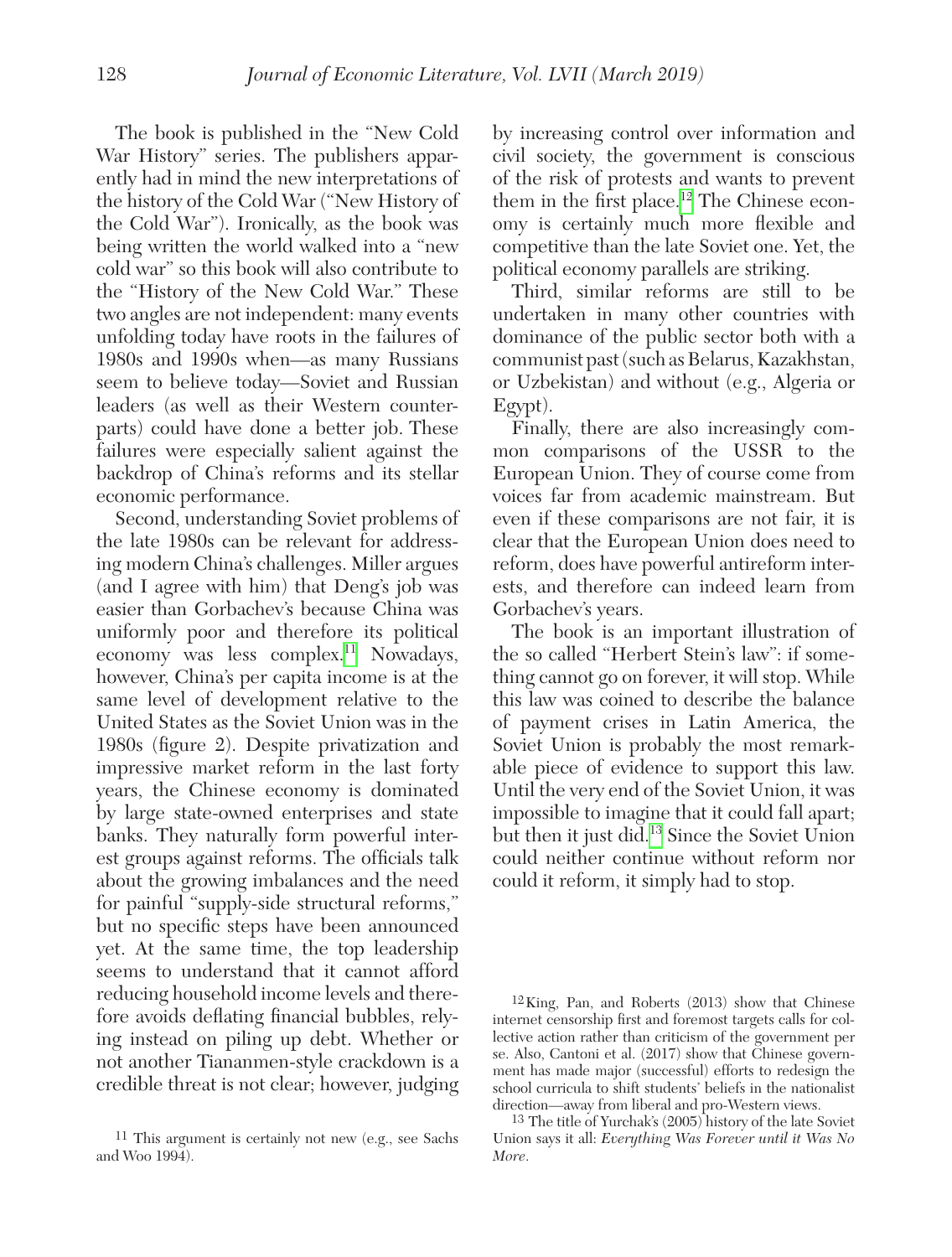#### 2. *The Main Argument of the Book*

#### 2.1 *Why Did Gorbachev Not Follow Deng?*

Why did the Soviet Union not reform? Miller's preferred answer to this question is political economy. Chapter 3 opens with Gorbachev's quote: "It is the politics that follows economics, and not vice versa." While the idea that the "social being determines consciousness" has been one of the basic tenets of Marxism–Leninism (and thus was learned by heart by every Soviet student), this statement was especially misleading in the late 1980s. The main barriers to Gorbachev's economic reforms were, of course, political.14 The Soviet economy was dominated by powerful interest groups related to the defense industry, energy companies, and agriculture. These lobbies were interested in preserving the status quo. Even an omnipotent General Secretary of the Communist Party could not have crushed them. Miller (p. 59) cites a conversation between Gorbachev and Gosplan's head Nikolai Baibakov showing their understanding that cutting the military budget would result in their "dismissal."

How do we know that Gorbachev did not overestimate the power of the incumbents? In most historical narratives, such a question is difficult to address. After all, the threat of coup d'etat is normally an out-of-equilibrium threat. However, in the case of the Soviet Union, it is a much more straightforward issue. At the end of the day, Gorbachev was indeed removed by a coup in August 1991. And if not for the unprecedented courage of Yeltsin and his supporters, the coup (led by the very three vested interests listed by Miller) could have prevailed. Moreover, half a year before the coup, Gorbachev's close ally Shevardnadze (then Soviet Union's foreign minister) resigned with a public warning that a coup was coming. Just two months before the coup, the CIA's presidential intelligence estimate listed a (successful!) coup by hardliners as one of four plausible scenarios for the USSR (Plokhy 2014). Daniels (2007, p. 416) also says that American Sovietologists expected the coup and were only surprised by its "ignominious failure."

Even if Gorbachev did not expect a coup and did not believe such warnings, he could not have neglected the fate of another Soviet reformer, Nikita Khrushchev. Ironically, in addition to denouncing Stalin's political legacy, Khrushchev also attempted to implement NEP-like—and hence Deng-like—reforms. As described in Markevich and Zhuravskaya (2011), Khrushchev tried to introduce M-form hierarchy in a U-form state, creating yardstick competition between the regions. Essentially, this would introduce a Soviet version of "federalism, China style" that has been one of the key pillars of post-Mao's success (Qian 2003; Jin, Qian, and Weingast 2005). This reform would shift economic power toward regional authorities and therefore greatly weaken the central party's apparatus. The reform was not designed well; the initial conditions were also very different from those in China. The reform was rejected by the incumbents; in 1964, Khrushchev was ousted.

The sheer power of the antireform interest groups is certainly only a part of the answer. If the reforms were to improve joint welfare, there should have been a way to negotiate a win–win deal with the interest groups. The design of such win–win reforms was precisely the essence of the so-called "dual-track liberalization" introduced by Deng. The dual-track system was first implemented in agriculture (as the "household responsibility

<sup>14</sup> One of the leading advisors to Polish and Russian reformers Jeffrey Sachs (1993, p. 3) insisted: "The hardest part of the transformation, in fact, will not be the economics at all, but the politics." The political reform in East European countries was certainly less challenging than in the Soviet Union due to the post-imperial nation building drive and the EU accession anchor. An additional factor was a much stronger dissident movement and civil society that helped build stronger democratic institutions after transition (Bruszt et al. 2012).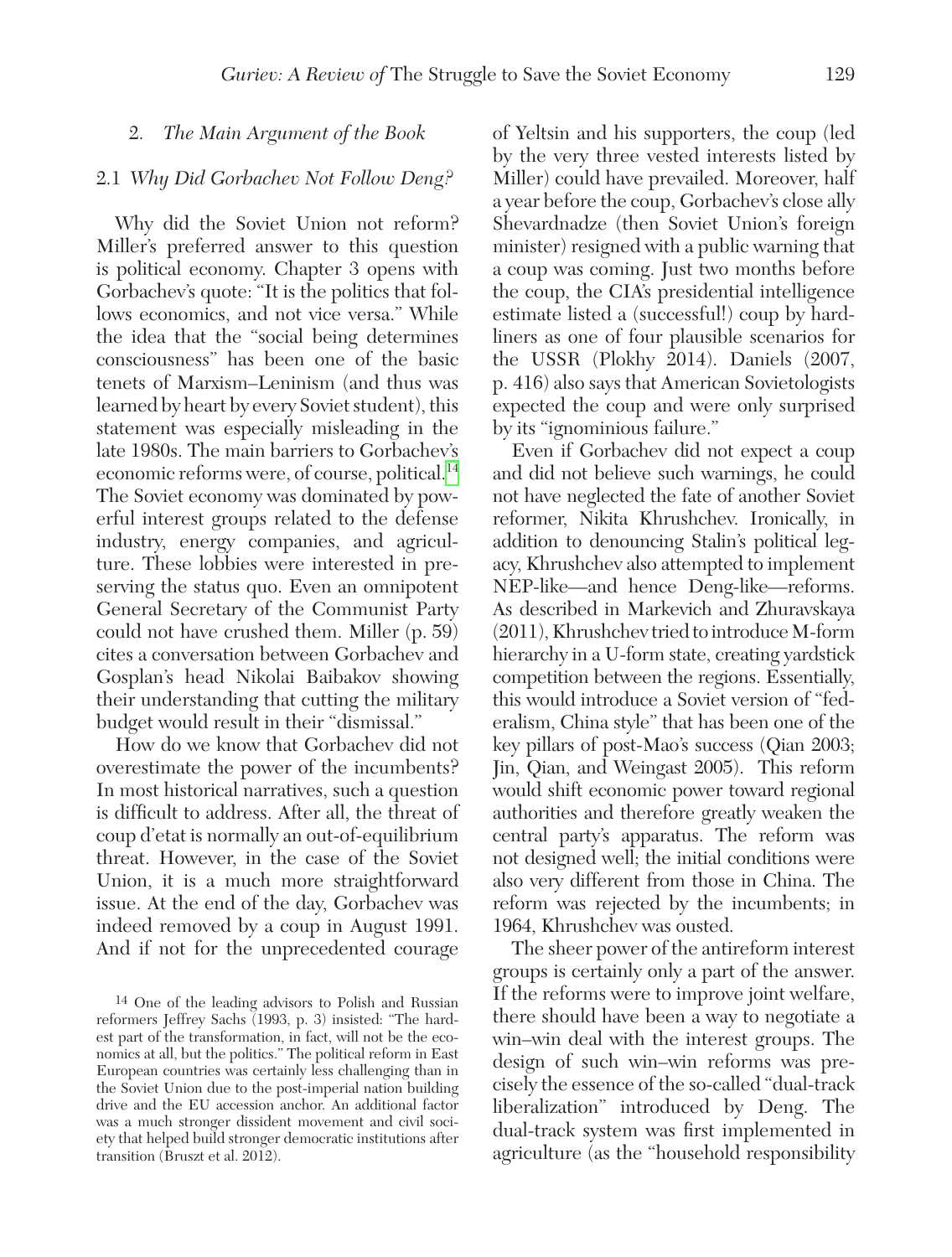system") and then in industry (as the "contract responsibility system"). The gist was to keep the old plan targets in place, but provide market incentives on the margin. The producers had to supply the planned production quotas at regulated prices; but whatever they produced above the quota, they could sell in the market at free prices. Such a dual-track system preserved the interests of incumbents (who received the planned amounts of their inputs at regulated prices), but also improved marginal incentives and therefore productivity.

Miller shows that Gorbachev and his advisors were keenly aware of the dual track's success in China. Why couldn't it be reproduced in the Soviet Union? Miller's argument is that it was not for the lack of trying. The book's chapter 5 shows how the creation of special economic zones was an attempt to build a second track on top of the existing system. More importantly, chapters 4 and 6 show that Gorbachev did try to introduce the hybrid regime in industry and agriculture. However, the dual system only works if the government has the capacity to enforce its rules. Unless there is common knowledge that the rules will be enforced, the enterprises are no longer confident that their suppliers will respect the quotas and deliver the planned quantities at regulated prices (which are below market prices). Therefore, the enterprise managers will expect the need to purchase their inputs at market prices and will themselves know that they must sell all their output at market prices as well—simply in order to be able to pay for the inputs. Thus the system collapses. This was predicted in Murphy, Shleifer, and Vishny (1992) and described post mortem in Blanchard and Kremer (1997).

Gorbachev's problem was that he had to reform the economy when the state capacity to commit and enforce was weak. This was not a coincidence. The very realization of the need to reform was driven by the widespread disillusionment in the Soviet system—which in turn undermined the legitimacy of the party and its ability to enforce the rules of the game and to deliver on its commitments.

In democratic countries, the state capacity is driven by the strength of the democratic institutions. The social contract supporting reforms can be enforced even if the incumbent party is gone. If the reforms impose short-run costs, the losers may still accept the deal, as they know that they will enjoy the benefits later. The democratic checks and balances assure that these benefits will be delivered and not expropriated by the future rulers. In most nondemocratic regimes, it is impossible to commit to redistributing the benefits of the reforms;<sup>15</sup> those unhappy with their living standards are kept in check by the threat of repression.

Gorbachev's government did occasionally use force (the most prominent examples being Tbilisi in 1989, Baku in 1990, and Vilnyus in 1991). It is still not clear whether these crackdowns were directly ordered by Gorbachev. However, in his later years in power, it was becoming increasingly clear that Gorbachev did not want to use force against a major protest in Moscow—or would not be able to. The protests against the Communist Party brought hundreds of thousands to the streets of Moscow in 1990 and early 1991. In personal conversations, Gorbachev argued that he was always against shooting at peaceful protesters. But the events in August 1991 (during the anti-Gorbachev coup) also showed that soldiers would not necessarily shoot at protesters even if ordered to.

Whether for the lack of willingness or for the lack of capacity, Gorbachev did not have

<sup>15</sup>Djankov et al. (2003) argue that the main challenge in a dictatorship is to build the commitment not to expropriate. Besley and Kudamatsu (2008) show how such commitment devices are created in successful autocracies (including China!) where the system manages to mimic the checks and balances similar to those in democracies with rule of law.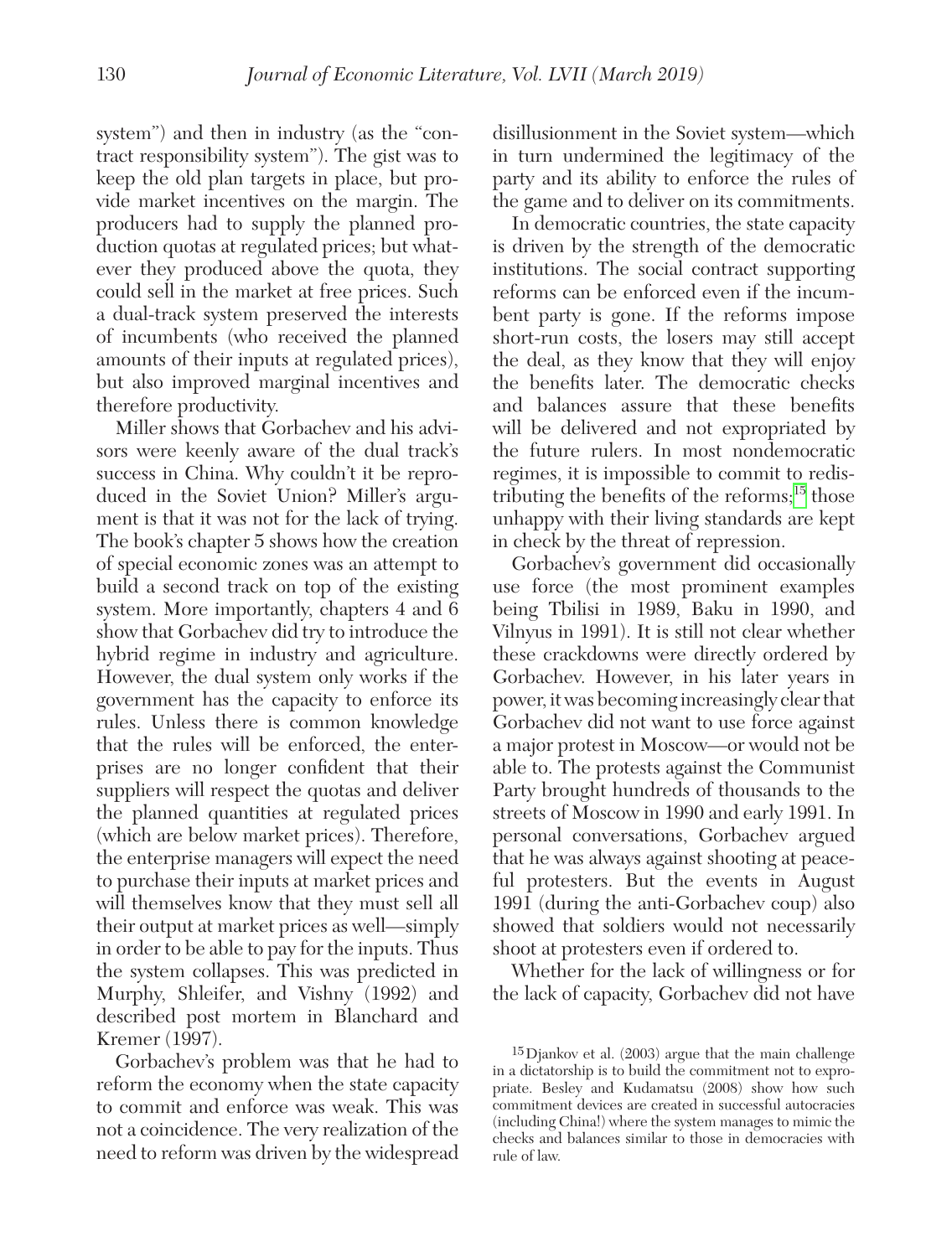an option to exert violence; therefore, he had to maintain living standards. Similarly, he could not negotiate a credible arrangement with all the interest groups (generals, collective farm managers, industrial managers). They understood that Gorbachev would not be able to commit to future payments. Hence, they did not want to agree to a required fiscal adjustment. This is why Gorbachev's government embarked on a path to inevitable bankruptcy. Miller calls this approach "Chinese-style reforms without Chinese-style budget discipline." After all sources of revenues—borrowing, printing money, and raiding household deposits in the state banks—had finally been exhausted, Herbert Stein law took its toll.

#### 2.2 *Alternative Theories*

As a political economist, I find the argument above very compelling. However, other economists and social scientists may think of Miller's narrative as "a theory," rather than "the theory," of Soviet collapse.

First and foremost, even if one accepts Miller's political economy argument, it is not immediately clear whether his categorization of interest groups is correct. Why and how does he arrive at the "unholy trinity" of TEK, OPK, and APK? Miller describes the size of OPK (pp. 59–60), but not of the other two and not of other potential lobbies. Given the centrality of the TEK–OPK–APK story to the book's argument, it is striking that the justification of the choice of the three as the main powerful antireform lobbies is based on a single reference to page 157 in a book edited by Ellman and Kontorovich (1998). The latter is a compilation of essays of 1990s reform insiders. Page 157 is a part of Yevgeny Yassin's essay, which describes the "'Radical' Economic Reform, 1987–1989" saying:

The government was afraid to tread on the privileges of three powerful blocs: the Fuel-Energy Complex, the Military-Industrial Complex, and the Agro-Industrial Complex. It hesitated to infringe upon the interests of any social force no matter how essential such moves were to stabilize the economy. Perhaps there was some feeling of goodwill: 'We want to make everyone happy, so everyone should also make everyone else happy, and everything will turn out fine.'

This essay does not justify the choice of the three "powerful blocs." Nor is this choice discussed in other essays in the book.

Overall, even though the choice of TEK, OPK, and APK is reasonable, there is a question regarding two other potentially important interest groups. First, there was the central party apparatus that resisted Gorbachev reforms as it saw him threatening their grip on the political system. Gorbachev understood it very well. Daniels (2007, p. 358) describes Gorbachev's early June 1986 meeting with intelligentsia where Gorbachev openly refers to the "apparatus that broke Khrushchev's neck and … will break the neck of the new leadership." This group was adjoined by security services (first and foremost, the omnipotent KGB) that until the very end held up the ideological beliefs in their mission and rejected any "revisionism" (Hollander 1999, chapter 6). The party and the KGB's main interest was, of course, the preservation of the system; both understood that the reforms would destroy the status quo. The successfully resisted Khrushchev; they also played an active role in the 1991 coup. It is not clear whether a Coasian compromise could be achieved with the ideological core of these groups.

Finally, there was yet another lobby that played a key role in the disintegration of the Soviet Union. The latter—at least nominally—was a "federation" of fifteen ethnic republics (including Russia, which accounted for half the population and two thirds of the territory). Once the republics' elites understood that the central government may lack resources to fund the status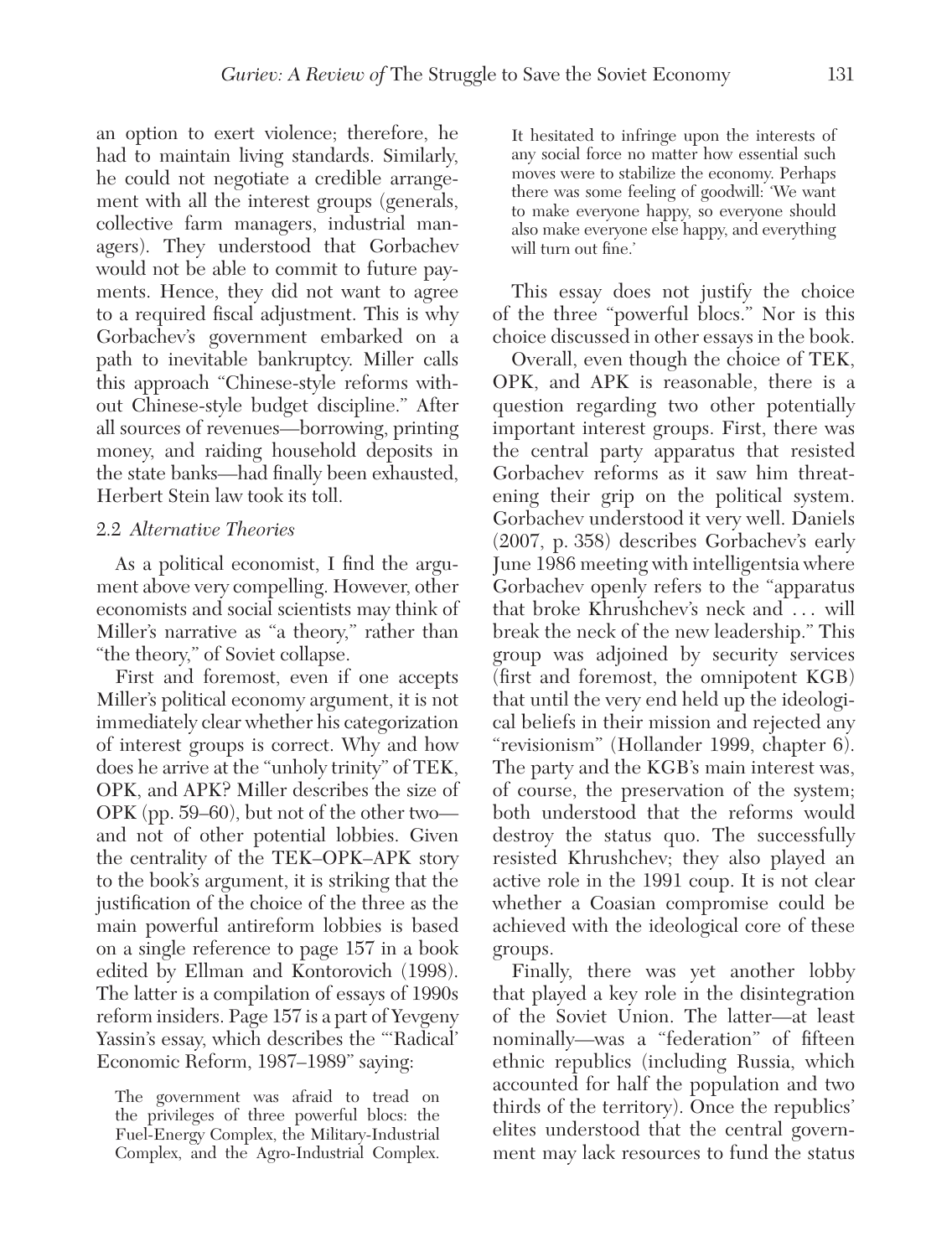quo, the secessionist drive accelerated—in the fourteen non-Russian republics as well as in Russia proper. Each republic's elite effectively represented a powerful lobby whose interests fundamentally differed from those of the Soviet government (Plokhy 2014, p. xxxii, 50, Daniels 2007, p. 416). This was aggravated by a personal conflict between Gorbachev and Yeltsin (whom Gorbachev fired from the influential position of the head of Moscow's party committee in 1987). On the other hand, this conflict was underpinned by the objective divergence of interests, as it was increasingly becoming clear that the central government did not have resources to buy out subnational lobbies and lacked the enforcement capacity to stop them by force. Once again, this was not for the lack of trying. While Gorbachev's government never used (or never dared to use) force in Moscow, it repressed protests (both peaceful and violent) in Tbilisi (1989), Novyi Uzen (1989), Fergana Valley (1989), Baku (1990), Dushanbe (1990), and Vilnyus (1991). However, by 1991 it became clear that further violence can only backfire.

Gorbachev understood this and tried to negotiate a decentralization deal (the "Union Agreement") in 1991. Stanislav Anissimov, the last Soviet Minister of Material Resources, provides a fascinating account of these negotiations (Aven and Kokh 2013, p. 178–184). He describes the Coasian bargaining among the republics' leaders, who literally sat around a table on August 9, 1991, and formulated their demands that the Soviet center could not commit to satisfy. Moreover, even as Gorbachev promised to stick to the Union Agreement, two days before signing the Agreement, he was arrested by the coup team (the "State Committee for Emergency Situation"). The coup then failed and subnational leaders discovered that they could get much more power than Gorbachev would ever offer them with this agreement.

Let us also discuss other alternative explanations that are not related to political economy. I will use Banerjee and Duflo's (2012) instructive categorization of "three I's" common barriers to reforms: ideology, ignorance, and inertia.

*Inertia* was certainly important. The Soviet government and Soviet public understood that the system was rotten but did not believe that it could collapse. Their views were consistent with the enormous resilience of the system that survived huge shocks for seven decades (p. 147). The World War II victory and forty years of postwar domination as one of two world superpowers could have misled the elites into believing in the indefinite viability of the Soviet model. This argument features very prominently in the key predecessor of Miller's book—*Collapse of an Empire* by Yegor Gaidar (Gaidar 2007). Gaidar refers to multiple documents proving that until the very end, the Soviet ministers could not comprehend that the economy was doomed. Soviet leaders were not alone: international financial markets kept lending to the Russian government; in 1989 the interest rates were similar to those of Belgium, Canada, Portugal (p. 147).

This had major implications for understanding the diverging trajectories of China and the Soviet Union as this difference in the initial conditions translated into a major difference in expectations. When Deng started his reforms, China was a very poor and rural country; Deng's main aspiration was to avoid famine. Chinese households did not expect to catch up with the West any time soon. They also understood that economic growth was crucial to achieve whatever patriotic or nationalist aspirations for returning China to the world stage.

Gorbachev's Soviet Union was middle-income country with very high rates of literacy, urbanization, and industrialization—and a superpower on par with the United States. This convinced its citizens that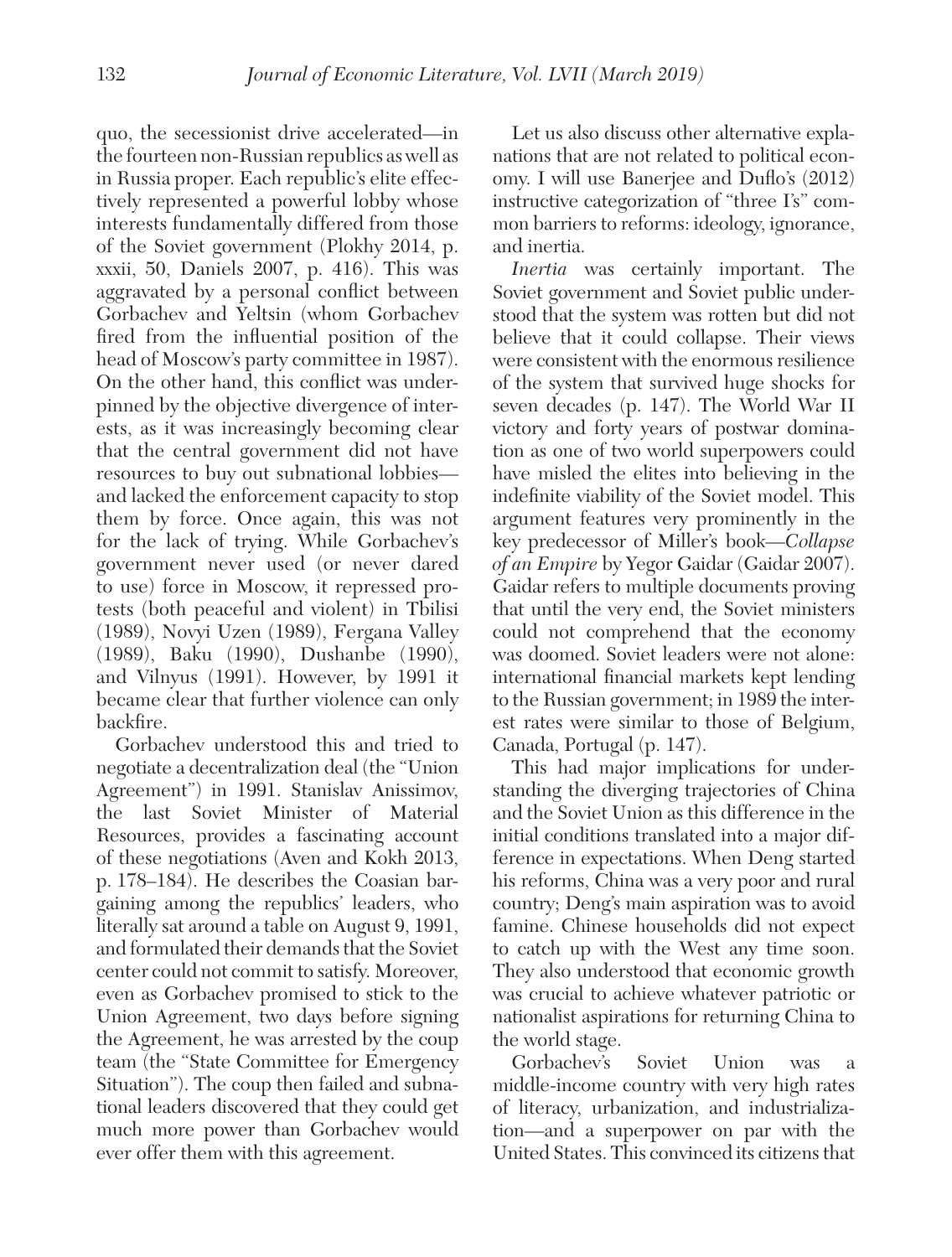the USSR could not have been too far behind the West.16 Interestingly, the complacency contributed to polarization of attitudes to the reforms. The interest groups themselves did not realize the urgency of the reforms as status quo seemed sustainable. On the other hand, radical reformers believed that the reforms could deliver Western living standards very quickly and considered the dual-track approach too gradualist (p. 19). Such polarization was certainly not helping to build a coalition for Gorbachev's reforms (see Frye 2010 for a general discussion of the negative impact of polarization on reforms in post-communist countries).

*Ideology* was also important. Miller acknowledges that Soviet leadership was committed to ideology much more than their Chinese counterparts. Miller says: "To this day, Gorbachev believes in socialism" (p. 20).17 Ideological constraints do limit both the design and the implementation of economic reforms. On the other hand, Miller also shows how a skillful politician can use ideology to promote the reform. While Deng famously said "it doesn't matter whether a cat is white or black, as long as it catches mice," he did not dispose of the communist ideology openly. Deng maintained Mao's cult to keep

16High expectations explain why Gorbachev is now so unpopular in Russia. Miller says that "Russians regularly rate Gorbachev as one of their worst leaders of the twentieth century" and refers to a recent poll where only 22 percent of Russians have a positive or somewhat positive opinion of Gorbachev—while 66 percent have a negative impression (p. 6). Stalin and Brezhnev enjoy much more support in this poll. In 1996, Gorbachev ran in the presidential elections and obtained only 0.5 percent of the vote (finishing seventh out of eleven candidates). Already in February 1991, Soviet citizens believed that Gorbachev was both "hypocritical" and "weak'' (Dubin, Gudkov, and Levada 2008, p. 78).

17I had the very same impression from my private conversations with Gorbachev in 2009. It is important to emphasize that "socialism" here is not a Swedish or French model, but a 1980s' Soviet "socialism with a human face" with the NEP economic model and freedom of speech and possibly some democratization (Daniels, 2007).

the left-wing conservatives happy.18 At the same time, he did pursue the reforms that were perfectly inconsistent with Mao's views.

Another simple—but undoubtedly realistic and powerful—explanation is the sheer *incompetence* of Soviet elites. In economics, we always assume that economic agents are rational and fully understand the implications of their actions. However, the Soviet system has trained generations in outdated and ideological social science theories and carried out leadership selection based on loyalty rather than intellectual achievement. This certainly did not promote the leaders' ability to understand market economics and even the importance of macroeconomic stabilization.

On page 153, Miller refers to Kim's (2002) data on monetary emission—taking off from 0 in 1985 to 60–70 billion rubles (about 8 percent of GNP) in the late  $1980s$ .<sup>19</sup> This resulted in repressed inflation (as consumer prices were still controlled), skyrocketing black market prices, even higher shortages, inevitable rent seeking, and disintegration of law and order. Bennet (1994), Boycko (1992), Osband (1992), and Shleifer and Vishny (1991) showed that monetary financing of budget deficit in a system with fixed prices had major adverse real effects. The increased shortages due to repressed inflation brought up queuing and reduced labor supply.<sup>20</sup> The botched efforts to address this issue (in particular, the infamous "monetary

20Interestingly, Maduro's Venezuela does not seem to have learned these lessons.

<sup>18</sup>Another important implication of Deng's commitment to the cult of Mao was that no other politician (including Deng's successors) could have built a new personality cult. This—at least until recently—has helped to preserve some checks and balances, regular leadership rotation, and certain degree of meritocracy that are crucial for the efficiency of an autocratic regime (Besley and Kudamatsu 2008).

<sup>19</sup>As an example of the lack of understanding of the basic rules of monetary economics, Miller quotes the speaker of the Russian parliament (a professor of economics since 1980) who believed that "more money resulting in more production" was an "iron law of economics" (p. 65).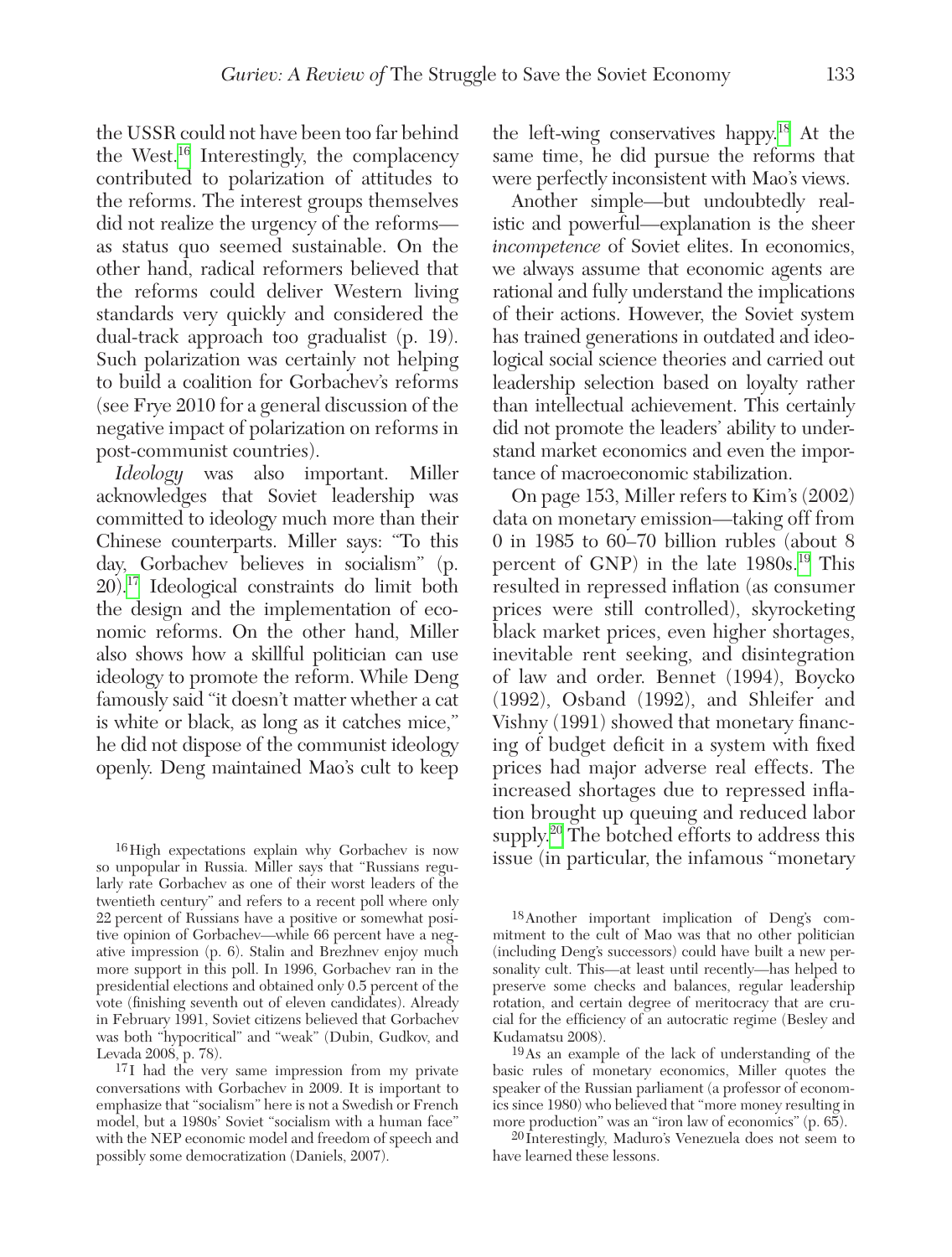reform" carried out the government in 1991) only reinforced the public's suspicion of the government's inability to address the problems and increased the panics (with further negative impact on the real economy).

Another important dimension of incompetence was the Soviet leadership's preoccupation with industry and misunderstanding of the key role of services. When comparing the success of Japan relative to the United States, Soviet thinkers were certain that deindustrialization of the American economy was tantamount to its decline and did not appreciate the importance of knowledge-based service sectors for value added and growth. Not surprisingly, the share of services in GDP was much lower than in countries at a similar level of development until the mid-1990s [\(figure](#page-16-0) 3). The focus on industry of course provided additional clout to the three antireform lobbies.

Miller does not directly reject the incompetence argument, but his discussion of all the Soviet leadership's learning of reforms in the West, Eastern Europe, Japan, and China shows that the leadership did recognize the risks and was genuinely interested in reform models. Nonetheless, I think this debate is not settled yet and future historians will try to figure out the importance of the leadership's economic incompetence during the last years of the Soviet Union. One forceful argument in support of the key role of incompetence is the effort by then-Secretary of State George Shultz to educate Gorbachev in basic economics. Oberdorfer (1998) describes how Shultz, an "economics professor turned diplomat," thought that it is worth investing a lot of time in delivering "informal seminars" in modern economics for Gorbachev. Given the high cost of his time, this is a revealed preference proof of Shultz's belief that Gorbachev lacked good economic advisors.

There is also a possibility that the fiscal shock was just too large for the Soviet Union to survive. Miller does refer to both

the collapse in oil prices in mid 1980s and Gorbachev's antialcohol campaign (pp. 62–64) and argues that these two fiscal problems alone were not sufficient to bankrupt the Soviet Union. He refers to Sinelnikov and Reznikov (1995), who show that most of the increase in budget deficit is explained by growth in military spending, in public investment, and in reducing the taxation of enterprise profits (essentially, payouts to the industrial lobbies). The antialcohol campaign increased the budget deficit by only about 1 percent of GDP. The budget's revenues from foreign economic activity declined by 2 percent of GDP.

The oil prices were, of course, not controlled by the Soviet government, but the decision to launch the antialcohol campaign was a conscious political decision. Was this a miscalculation? While it was clearly a major contributor to the fiscal crisis and therefore the collapse of the Soviet Union, the decision was not irrational. Contrary to the conventional wisdom, it was not an ad hoc move by a (teetotaler) Gorbachev who did not understand the economic and political implications. Even before Gorbachev came to power, the Politburo was already planning an antialcohol campaign, as it was clear that the cost of alcohol epidemics to health and productivity was very high and growing.<sup>21</sup> There is now a consensus in the demographic and economics literature that the antialcohol campaign did increase the life expectancy of Russian men; its reversal in 1990s, correspondingly, resulted in a sharp spike in middle-age male mortality and decline in life expectancy (Shkolnikov and Nemtsov 1997; Treisman 2010; and Bhattacharya, Gathman, and Miller 2013.) Overall, Gorbachev's government was

<sup>21</sup>In our private conversations in 2009, Gorbachev did confirm a growing support for an antialcohol campaign within the Politburo even before he came to the office; it is also not true that Gorbachev is a teetotaler.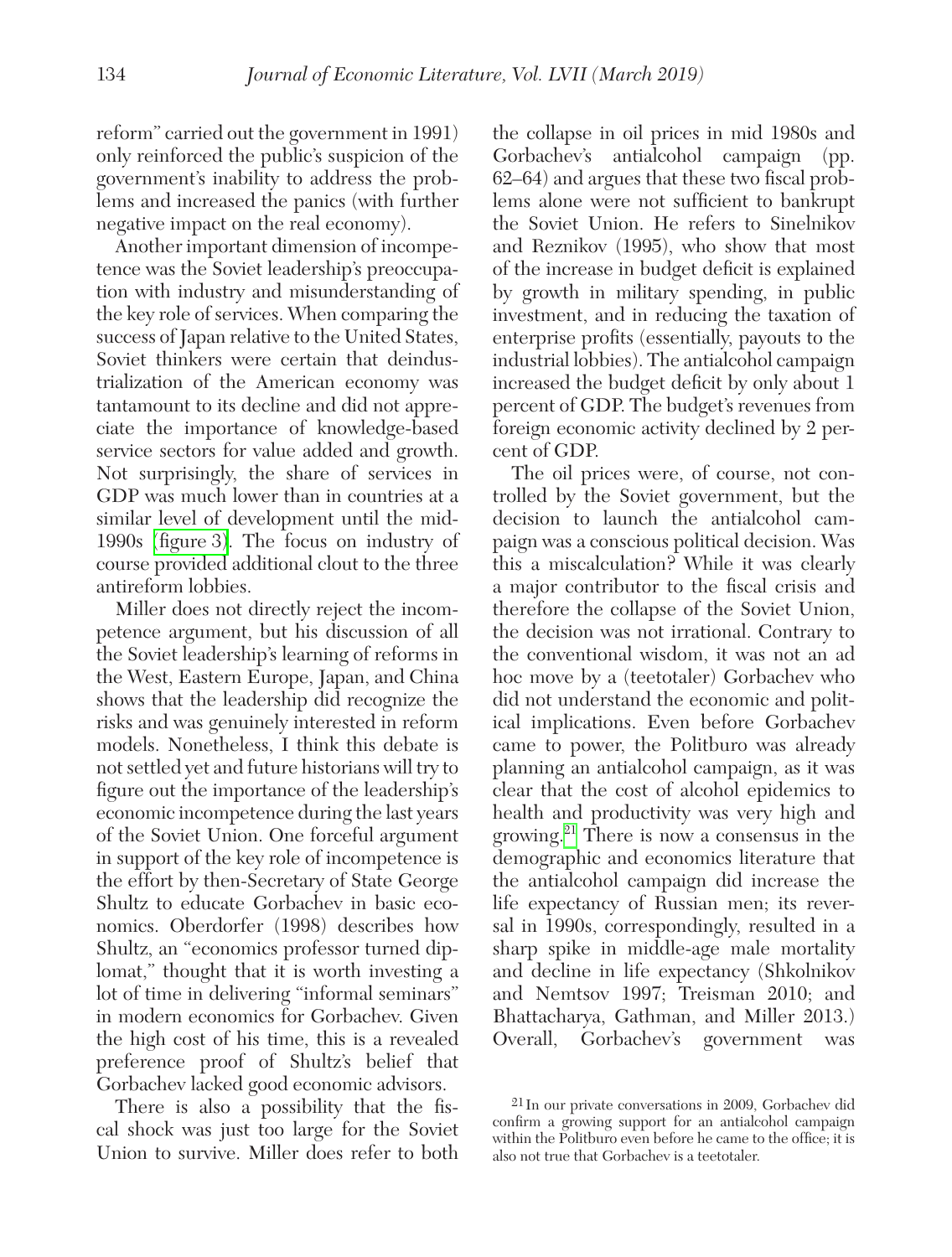<span id="page-16-0"></span>

*Figure* 3. Share of Services in GDP in Russia and Emerging Markets with Comparable GDP per capita

*Note:* Unweighted average. *Source:* World Bank, OECD

prepared to pay the (moderate) fiscal cost of this decision. This in turn shows that—at least initially—the government did not deem the fiscal challenges to be insurmountable. Indeed, only in 1990 and especially in 1991 did it become clear that the budget deficit had gotten out of control. Certainly, it was not due to the decline in oil prices or antialcohol campaign, but due to continued half-hearted policies of delaying reforms and budget cuts.

Given the discussion above, I would conclude that the "three I's" and the political economy of federalism are all important elements of the story and must be taken into account when we analyze the Soviet experience—and its lessons for future reformers. But Miller's OPK–APK–TEK resistance to reforms is still an important element of the story. Gorbachev did

understand China's approach to reform. He did try to reform—even though his reforms were half-hearted. He did realize the importance of the vested interests and tried tackling them—as well as circumventing them. He, however, failed because he lacked state capacity and resources.

Miller's argument implies it was just too late to reform. How do the alternative explanations above impact this verdict? Inertia and the power of subnational interest groups made Gorbachev's job even harder. On the other hand, if ideology and incompetence played the central role, a more flexible and more competent reform team could have done a better job. I discuss these issues in the next section—after surveying recent empirical literature on the political economy of reforms.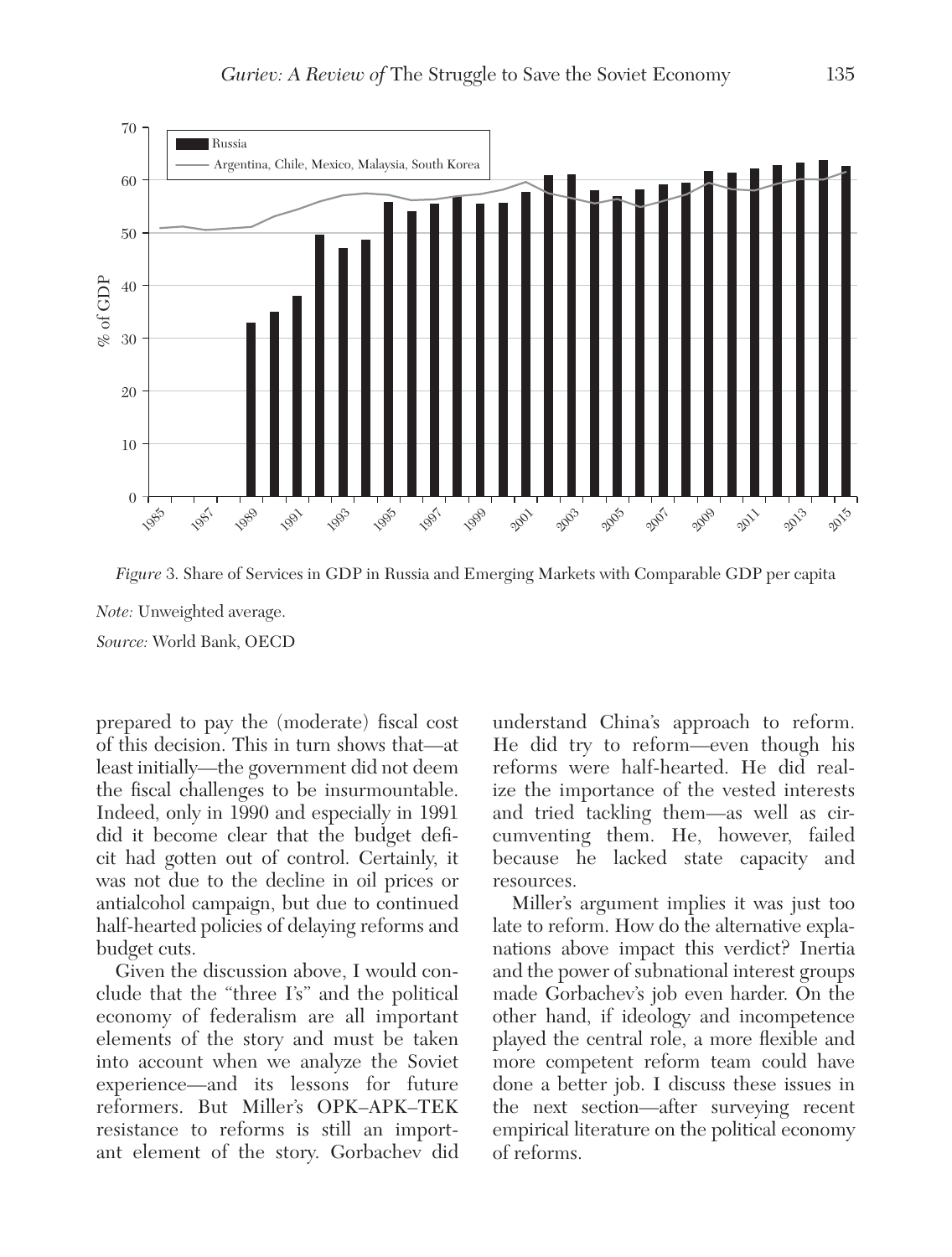#### 3. *History, Political Economy, Economics, and Alternative History*

#### 3.1 *Connecting History to Political Economy and Economics*

Reviewing a noneconomics book always helps one to understand how much—or how little—economics can contribute to a debate in a neighboring discipline. The main focus of the book is on late-Soviet thinking on policy reform. Miller shows that Gorbachev's advisors did try to familiarize themselves with the economic developments in the West and in the East—and with economic research available at the time. It is striking how limited the economic knowledge of the institutional reforms and political economy was at that point, and how much relevant research has been conducted since then. How would Soviet policy makers' views change if they were aware of the research available today? This is an important discussion missing in the book (Miller only refers to a couple of the relevant economics papers). This is why I think it is worth surveying at least some work that has appeared in the last twenty-five years. Since this literature is huge, I will only refer to a few papers that have direct relevance for the book's main narrative.

Even though Gorbachev's reforms seem to have happened recently, in late 1980s economists still had not operationalized the formal modeling of interest group politics. The seminal "Protection for Sale" paper by Grossman and Helpman only came out in 1994. While they were modeling political economy of trade protectionism, their theory turned out to be perfectly suitable for describing interest group politics of any nature.

Political economy of trade liberalization has also inspired the pioneering work of Fernandez and Rodrik (1991), who explained why reforms that are supposed to benefit a majority can be rejected by a majority vote. This happens when the ex post allocation of gains from reforms is uncertain—thus the antireform coalition may be large enough to block the reforms. This model underlines the importance of the clear vision of reform outcomes and commitment to their implementation.

The importance and, in some cases, impossibility of commitment in politics was also described in Acemoglu (2003). If there are no strong political institutions, the Coase theorem may not apply. Indeed, consider a situation where political change increases the joint surplus; if there were commitment, the Coase theorem would imply that there could be a win–win scenario where the political challenger can pay the incumbent for agreeing to leave. However, in the absence of political checks and balances, the successor will expropriate the former incumbent ex post, thus undermining the latter's ex ante consent to the deal.

This "winner takes all" feature of nondemocratic politics is one of the key lessons from post-communist transition. Hellman (1998) and Frye (2010) describe this phenomenon to explain why countries with stronger democratic institutions and less polarized societies (Central and Eastern Europe) have been more successful in promoting reforms. The European Bank for Reconstruction and Development (2013) shows that in the post-communist region, there is a robust correlation between democracy and economic reforms.

Interestingly, economists studied the implications of "winner takes all" in the late 1980s and early 1990s. Miller shows that the Soviet elite were preoccupied with the West and the East, but did not pay enough attention to the experience of Latin America, which turned out to be very relevant. These were the Latin American crises of the 1980s that drove the academic thinking about reforms at that time—especially the research on political economy of macroeconomic stabilization. Alesina and Drazen (1991)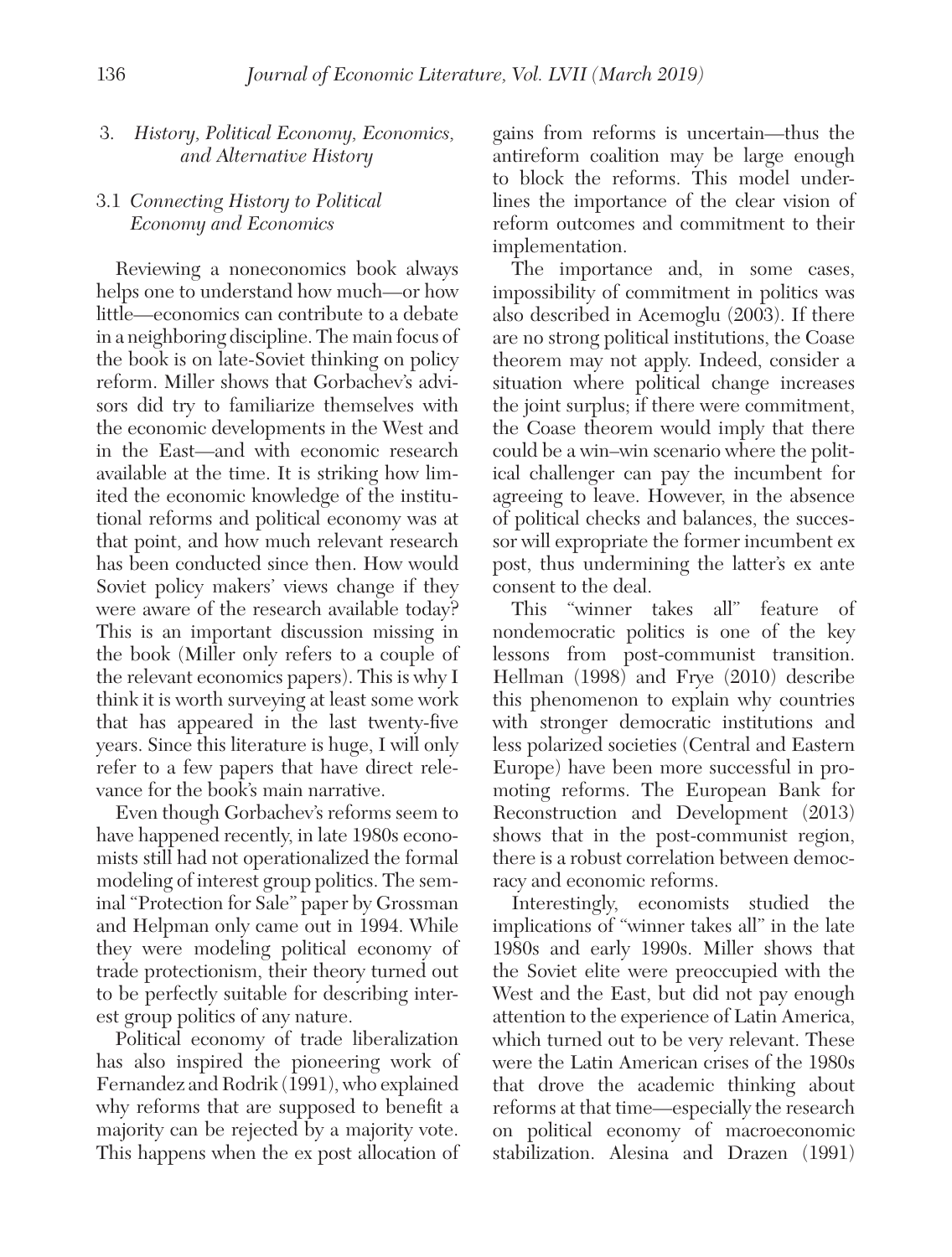modeled the interaction between two interest groups that faced the need to balance the budget as a war of attrition. In their theory, the two groups understand that delaying macroeconomic stabilization is costly for both (due to high inflation). But in order to cut the budget deficit, one group has to give up. There is no interim solution: the winner takes all. Hence the winner cannot commit to compensating the loser. The stabilization therefore gets delayed. (It is indeed striking how a paper published in 1991 perfectly predicted the delayed macroeconomic stabilizations in post-Soviet Russia and many other post-communist countries).

The analysis of the political economy of Latin American reforms culminated in the so-called Washington Consensus (Williamson 1990). Interestingly, while the Washington Consensus has been traditionally blamed for focusing on macroeconomic stabilization, price liberalization, and deregulation, Williamson's original ten-point list also included the need for enforcing property rights, broadening the tax base, funding social safety nets, and human capital. In this sense, the Washington consensus already recognized the importance of building institutions and taking into account the political economy considerations.

However, it was exactly the experience of the post-communist and Chinese transition that propelled institutional economics and political economy to the center of the analysis of reforms (Roland 2000, Sonin 2013). These events gave rise to the large literature on the importance of the political and economic institutions (and the interaction between the two), the success of the dual-track reforms in China, and the rapid disintegration of the Soviet production system. One of the main takeaways of that literature was the importance of understanding the difference in political institutions in the Soviet Union and China. For example, Blanchard and Shleifer (2001) argued that the reason why federalist reforms failed in Russia but succeeded in China was the presence of the functioning central party. $^{22}$  By the time Gorbachev started his reforms, the Communist Party of the Soviet Union had already lost legitimacy while in China the party was—and still is—a credible political institution. As argued in Besley and Kudamatsu (2008), this is at least partially explained by Deng's ability to install meritocracy and regular rotation within the party. Since Deng, Chinese leaders have served only two five-year terms each—while in the Soviet Union the leader's job was supposed to be for life.

Another important part of the literature focused on multiplicity of equilibria. In these papers, the failure of the reforms is not predetermined by initial conditions (or historical legacy), but was one of several potential equilibrium outcomes. For example, Johnson, Kaufmann, and Shleifer (1997) showed that under the same constellation of parameter values, a transition economy could end up in a "good" equilibrium with broad tax base, small informal sector, and high quality of public goods and a "bad" equilibrium where firms prefer to move to the informal sector, taxes are not collected, and public goods are not provided. Essentially, this theory—inspired by the transition experience preceded the influential work by Besley and Persson (2011) on the sources and implications of the state capacity. Johnson et al.'s model of endogenous state capacity implies that even if China and the Soviet Union have similar fundamentals, they may end up in strikingly different politico-economic equilibria. And, as both equilibria are stable, switching between the two equilibria is very hard. As China begins the transition with strong state capacity, it is likely to preserve it. On the contrary, since the Soviet Union (or

<sup>22</sup>Enikolopov and Zhuravskaya (2007) use cross-national data to show the need of strong national parties for a successful fiscal decentralization.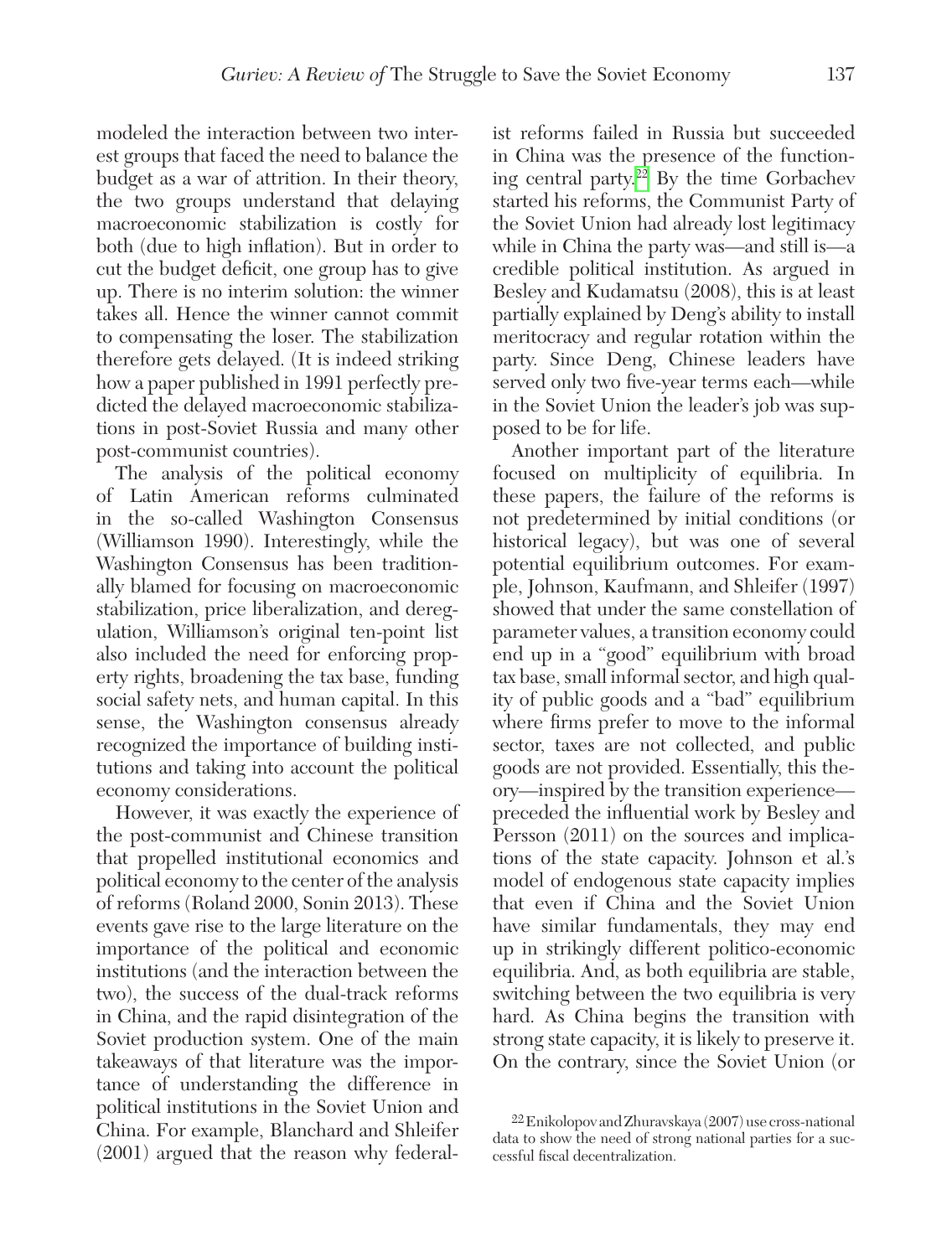Russia) have no state capacity to start with, it is very hard to escape the "bad equilibrium."

Similarly, there can be multiple equilibria in terms of the quality of market institutions. Boycko, Shleifer, and Vishny (1995) argue that the political support for property rights can only come from private owners. Without privatization, there are no interest groups supporting the creation of modern market institutions. On the other hand, if privatization is carried out before the market institutions are created, the assets end up in the hand of politically connected "oligarchs." If the secondary markets functioned, this would only be a temporary problem, as more efficient owners would take over the assets from the original privatizers. However, if the market institutions are not developed, more productive owners have no access to finance to buy the assets; moreover, the technically competent owners may not be able to run the assets better than the oligarchs, as the political connections are more important than the managerial efficiency. Sonin (2003) provides a formal model of this argument and shows that there may be multiple equilibria. A good equilibrium is characterized by protection of property rights and productive investment while a bad one is where the rich engage in rent seeking—the latter pays off better than investment. The bad equilibrium is characterized by high inequality and emergence of oligarchs. Guriev and Rachinsky (2005) carry out an empirical analysis of the emergence and productivity of Russian oligarchs. They show that in early 2000s, the concentration of ownership in Russian industry was very high and the largest owners were indeed the oligarchs benefiting from privatization of natural resource industries and political connections. This situation is qualitatively different from other countries: as shown in European Bank for Reconstruction and Development (2016, p. 19), nowadays only in post-Soviet countries does the majority of billionaires' wealth comes from natural

resources. In all other developing regions of the world, natural resources account for 10–15 percent of billionaires' wealth; in the advanced economies the respective percentage is in the single digits. Natural resource rents are of course easily taxable with minimum distortion; the prominence of natural resources as a source of private wealth points to the capture of the state institutions by the rich—which results in shifting of the tax burden toward other, more distortionary ways of funding the state budget.

Guriev and Rachinsky (2005) do find that the oligarchs were more productive than other private owners, which is consistent with the "institutional economies of scale" argument: the bigger the business empire, the easier it is to influence courts, media, and politics and eventually obtain protection from competition and preferential treatment. This creates the "Medici vicious circle" (Zingales 2017) where economic and political power reinforce each other. This underperformance of non-oligarch private owners is also consistent with the overall failure of Russian privatization to improve productivity of privatized firms—which in of course undermined the political legitimacy of market reforms.23

The multiple equilibria argument even extends to the evolution of values and preferences. Aghion et al. (2010)—also inspired by the transition experience—develop a model that explains why in many countries,

<sup>23</sup>Brown, Earle, and Telegdy (2006) carry out a panel analysis of productivity of state-owned and privatized firms in four transition countries and show that only in Russia has privatization resulted in a decline in productivity; later, in the early 2000s, private firms caught up with those remaining in state ownership (Brown, Earle, and Gehlbach 2013). Guriev and Megginson (2007) survey all available empirical studies on the impact of privatization on productivity (including both transition and non-transition countries) and show that only in Russia and in the Czech Republic has privatization decreased productivity of the privatized firms. In all other countries (including China), privatization has had a positive impact on productivity.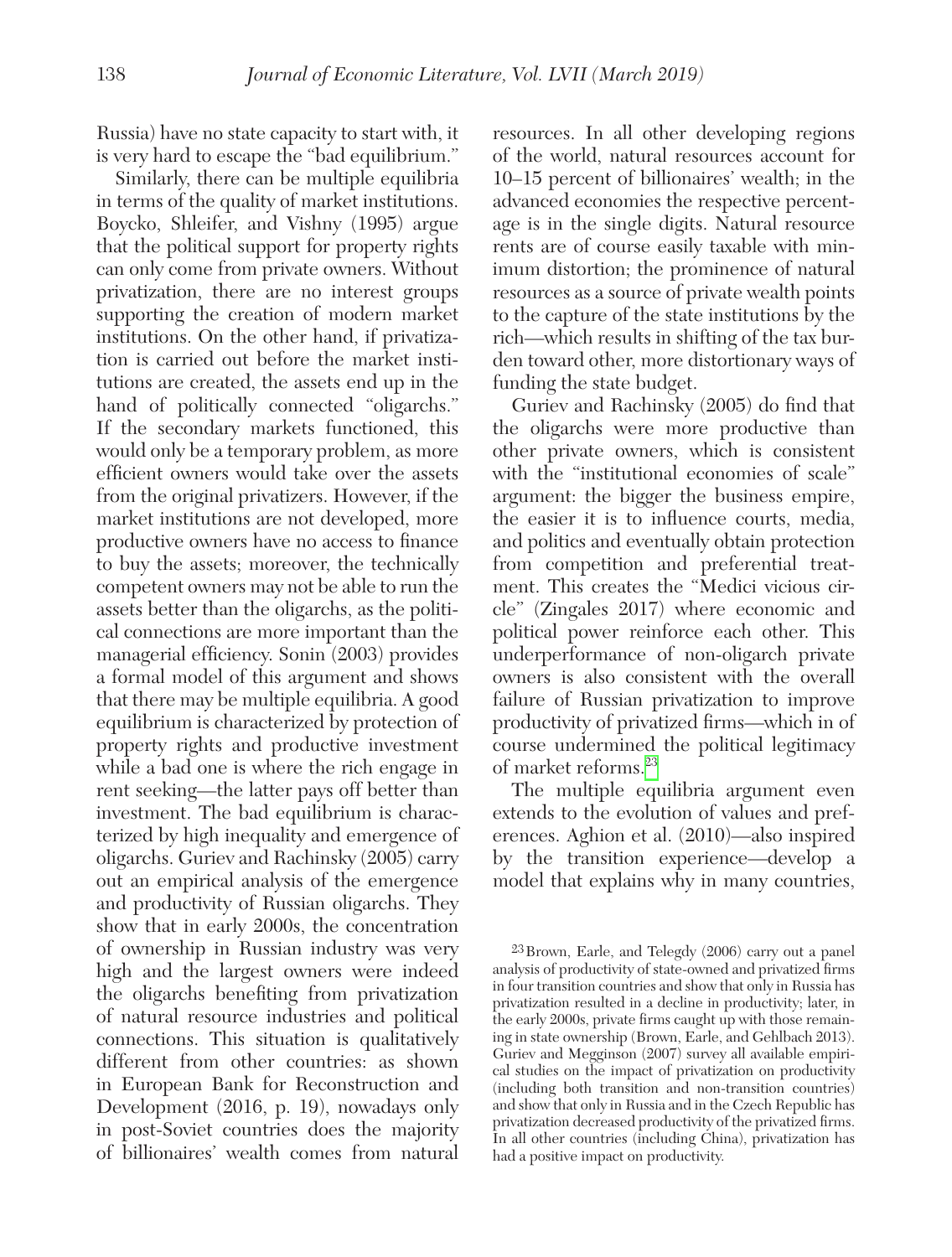voters support a high degree of regulation even when they know that the government is corrupt. In this model, a "civic" behavior pays off in a society where businesses also behave in a civic way and there is no need for overregulation and bribe extortion. Therefore, there are two stable equilibria: one with a high level of trust, civicness of business, and reasonable regulation (and hence no scope for bribe extortion) and the other one with low trust, greedy businesses, and support for government overregulation of business (and hence higher corruption).

Finally, the comparisons of the Soviet Union and China in the late 1980s should be viewed in the light of the recent "middle-income trap" literature (see a recent survey in Asian Development Bank 2017). These papers suggest that low-income and middle-income countries face different development challenges. The poor countries (such as China in the late 1970s and 1980s) should focus on rural–urban reallocation and a building industry based on cheap labor and capital *investment*. At the same time, the middle-income countries (such as the Soviet Union in 1980s or China today) are too close to the productivity frontier to rely on adopting technologies developed by others. The middle-income countries should develop political and economic institutions that promote *innovation,* rather than imitation of new technologies. These institutions require competition and openness—and freedom of entrepreneurship. The literature argues that such institutions are not compatible with suppressing dissent. The literature also shows how many countries have gotten into the middle-income trap by delaying the shift from the "investment" to the "innovation" model. The quintessential example of success is South Korea which—faced with the crisis in the late 1990s—managed to make this change. The Soviet Union in late 1980s did not. The question is whether today's China will.

In democratic countries, political institutions hold politicians accountable for improving citizens' welfare. Deng's and post-Deng China have created meritocratic incentives within the Communist Party without democratic reforms. As shown in several empirical studies (Bo 2002; Maskin, Qian, and Xu 2000; Li and Zhou 2005; and Chen, Li, and Zhou 2005), Chinese leaders had been more likely to be promoted if they managed to deliver faster economic growth in their provinces. The system has not rewarded other dimensions of development (including local public goods, Persson and Zhuravskaya 2016). This system worked reasonably well in the 1980s and 1990s, while the socioeconomic development could be proxied by a single scalar indicator of economic growth. At the current stage of development, the central government has to to include other aspects of well-being such as inequality, environment, industrial safety, quality of governance, et cetera. This creates new challenges. It is not yet clear whether the current governance system will be able to address them or to transform itself to take China from middle-income to high-income levels of development. Jia, Kudamatsu, and Seim (2015) show that performance matters for promotion, but political connections matter as well; moreover, connections reinforce the performance–promotion link, especially for the younger regional leaders. Most importantly, Martinez-Bravo et al. (2018) investigate China's recent initiative of introducing local elections. They show that local elections do create local accountability, reduce corruption, and make the local leaders care about local public goods. It is, however, not clear at all whether China is ready to extend elections to higher levels of the government—and whether without further political reforms, Chinese governance institutions will be well suited for meeting the development new challenges.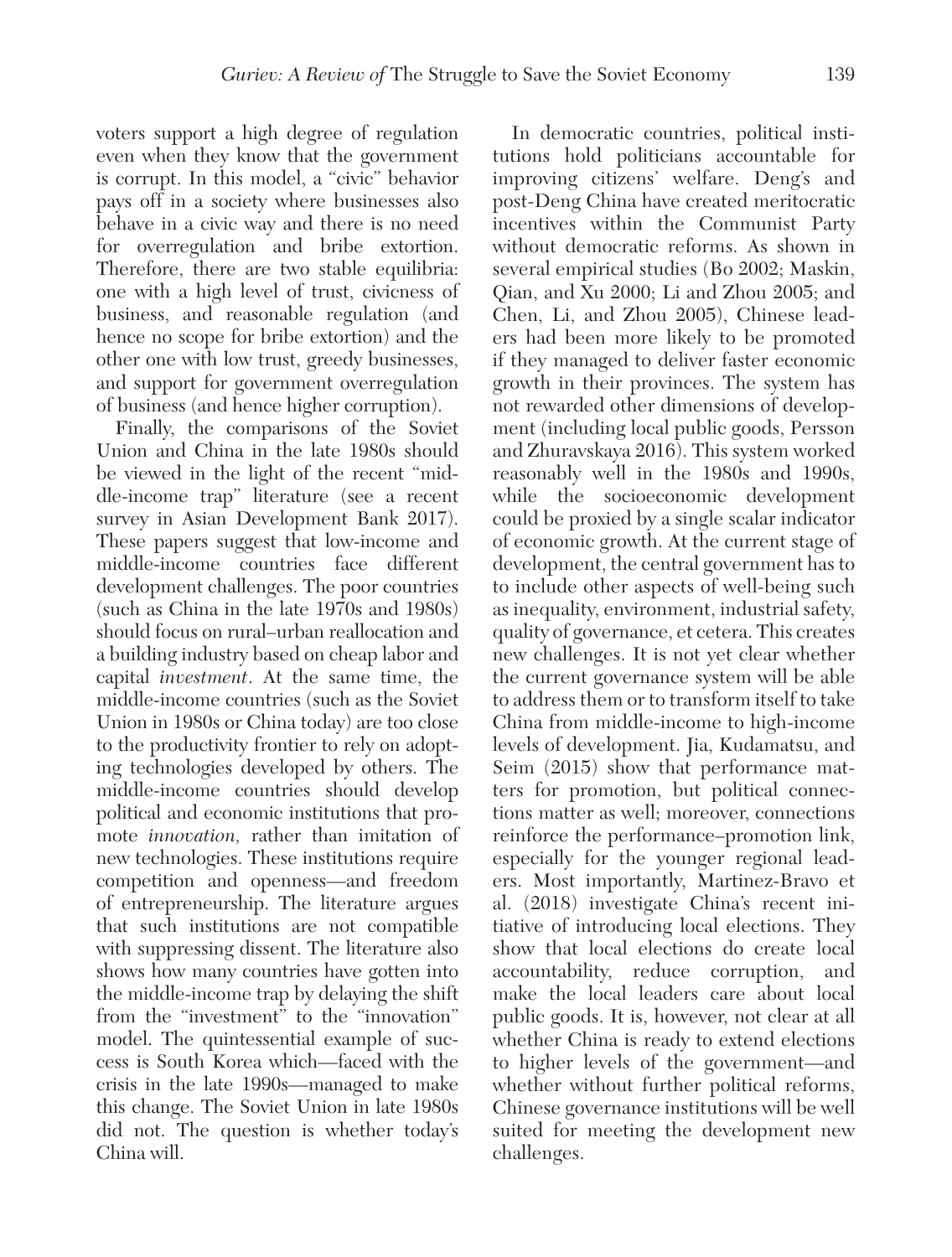#### 3.2 *Alternative History*

The political economy research above has been carried out after Gorbachev's and even Yeltsin's reforms. This work therefore allows us to look back at the challenges described in the book with the benefit of hindsight. Knowing what we know today, can we answer the book's main question in a different way? Was there another approach to reforms that could have succeeded?

The arguments above imply that Gorbachev did face challenging initial conditions. There were strong vested interests—both the three industrial lobbies described in the book and the local elites in the non-Russian republics (as well as Yeltsin in the Russian Federation). Gorbachev lacked enforcement capacity and could not crush these lobbies. With collapsing oil prices, he also lacked cash to bail them out. Finally, the Soviet public had high expectations for the speed of reform and increase in living standards; and—unlike Deng— Gorbachev did not want to (or could not) use force to keep the potential protesters at bay.

A number of Gorbachev's decisions have aggravated this initial set of challenges. Basic macroeconomic incompetence undermined productivity growth and fiscal stance. The lack of clear vision and reform plan has increased the uncertainty, and thus raised the transaction costs, of Coasian bargaining with interest groups. The credibility of the Communist Party was understandably low—and Gorbachev did not build his own pro-reform party. Gorbachev also did not introduce direct presidential elections, missing a chance to gain his own legitimacy versus the interest groups.

However, even without these additional problems, the objective challenges by Gorbachev probably implied that the reforms could only proceed with major external financial support that the West was not

ready to provide.<sup>24</sup> If there were a "Marshall" plan" for the Soviet Union at that point, the government could have been able to bail out the lobbies and/or provide higher living standards in Russia and non-Russian republics.

The lack of funding alone cannot answer the book's question. As Miller argues, correctly, Deng's dual-track approach did not require external funding. However, for the dual-track approach, enforcement capacity is key. Without enforcement capacity, dual-track reform attempts result in a substantial increase in rent seeking, disorganization, and output decline. This is exactly what happened.

If the Soviet Union was not reformable, was post-Gorbachev Russia? There could have been at least three reasons to be more optimistic in this respect. The key difference is that the non-Russian republics elites were no longer a concern.25 Moreover, for the post-communist Russian leadership there was an additional opportunity to write off a significant portion of Soviet foreign debt (this was indeed done in Poland). Also, Russian leadership could—correctly—announce that household deposits have been raided by the Soviet government. Third, the post-Soviet reformers could blame the decline in living standards on the previous government (the recession already started in 1991, the last year of Gorbachev's rule). This would make the post-Soviet government more legitimate than Gorbachev's. At the end of the day, Gorbachev was the leader of the Communist

<sup>24</sup>Aven and Kokh (2015) discuss this issue with the US Secretary of State James Baker and Russian Foreign Minister at the time Andrei Kozyrev. Kozyrev argues that in 1991, both George H. W. Bush and James Baker were too busy with US elections (that Republicans were losing). Baker recognizes that the United States underestimated the risks of the collapse of the Soviet Union. Also, for domestic reasons it was hard to justify bailing out a former archenemy.

<sup>25</sup> For brevity's sake I do not discuss the reform challenges in non-Russian post-Soviet states. In those, additional opportunities emerged due to a boost in government's legitimacy because of nation building and lower expectations in terms of income growth.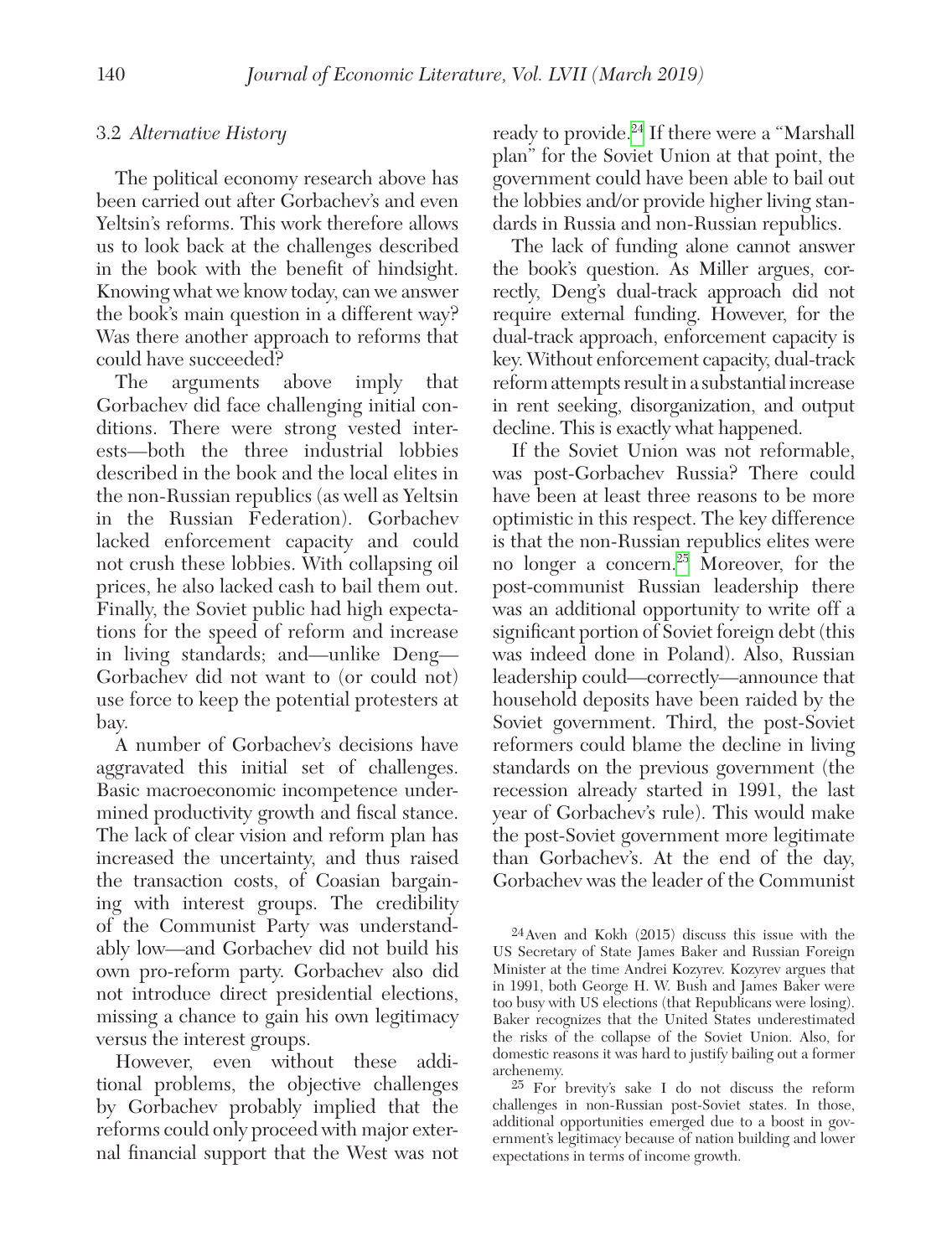Party that had been in power for more than seventy years and led Soviet economy into bankruptcy.

Even with these three tailwinds, the challenges were enormous. Oil prices were still low and external financial support was limited, so fiscal pressures did not disappear. Without stable revenues, it was hard to develop social safety nets and design a tax system with low tax rates and a broad tax base. Private property rights were already undermined by spontaneous de facto privatization of enterprises by their management during the late 1980s.

Given the opportunities and challenges, it is not surprising that uncertainty was high. The breadth of potential trajectories discussed at that point is best captured in Yergin and Gustafson (1993), who formulated three scenarios for 2010 Russia:

(i) Russia disintegrates as its frontier regions rebel or drift into the orbit of neighboring countries; (ii) Russia is invigorated by an economic chudo—"miracle"—that turns it into a thriving exemplar of the free market; (iii) Russia becomes a grim military dictatorship, bent on expansion.<sup>26</sup>

The Yeltsin–Gaidar government that took over from Gorbachev immediately understood that the system was bankrupt and introduced the necessary reforms that had been delayed by the Soviet predecessors. The post-Gorbachev reformers, however, also made certain avoidable mistakes. I will start with those listed in their own postmortem analysis (Aven and Kokh 2015). First, they did not manage to build a political coalition that would assure consistent economic policy. In both Gaidar governments (1991–92 and 1993–94) the pro-market reformers did not have control of monetary policy—and had only a partial control over fiscal policy. Instead of writing off debt and adopting a realistic budget, the first Russian governments funded their deficits via hyperinflation. In addition to destroying investment, inflation also wiped out bank deposits. The depositors therefore blamed the loss of their assets on the Russian, rather than Soviet, government.

The second mistake—which was related to their political weakness—was the lack of communication with the public. The reformers did not manage to provide a clear view of reforms, their timeline, and their costs. The third issue was the inability to guarantee the living standards of the most vulnerable parts of the society.<sup>27</sup> Even if there was an intention to provide social benefits, the deterioration of the public goods and the monetary financing of the budget deficits disproportionately hurt the poor.

In addition to the three mistakes admitted by the reformers themselves, there were other decisions—also described in Aven and Kokh (2015)—that have probably undermined the success of the reforms. First, privatization was off limits to foreigners. This drove down the asset prices, decreased fiscal returns to privatization, and eventually promoted the emergence of Russian oligarchs. In the 1990s, this was justified by the argument that foreign ownership was unacceptable to Russian public. It could, however, be the case that competitive privatization auctions open to foreigners would provide sufficient funds to support the living standards of the

<sup>26</sup>In the years that followed the publication of Gustafson and Yergin's book, there were periods where each of the three scenarios seemed to be more realistic than others. The "market miracle" was especially relevant in the mid-2000s when Russia was growing at 7 percent per year, Russia's privatized and restructured oil, steel, and coal sectors increased investments, Russian IT companies successfully competed with Western counterparts, and the Russian middle class enjoyed a consumption boom.

<sup>27</sup>The European Bank for Reconstruction and Development (2016) shows that the impact of the reforms on material, physical, and subjective well-being was very high, especially for the most underprivileged households.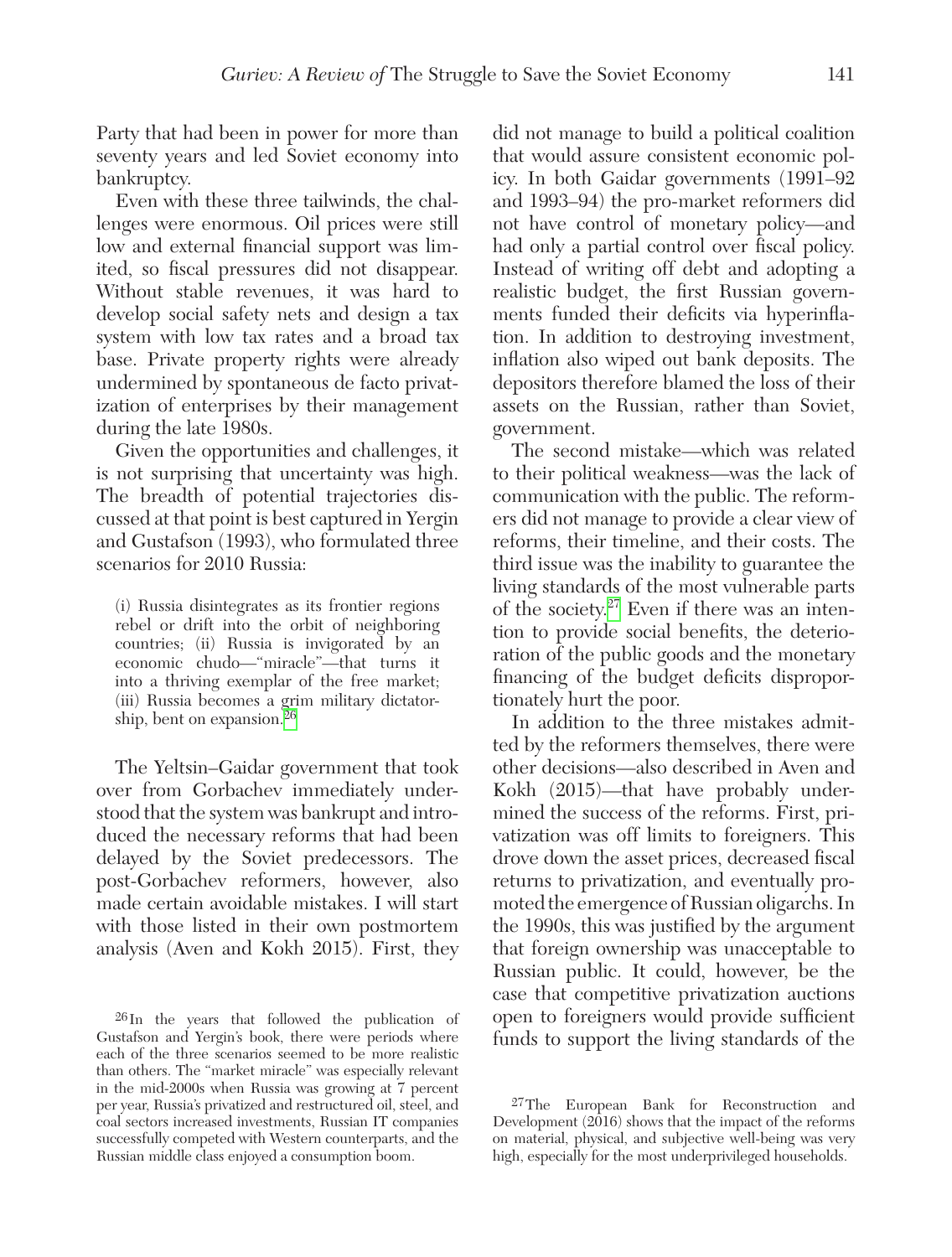most vulnerable households—thus creating public support for reforms. In an ex post assessment of his own past reform advice, Kornai (2001) argues that the approach to privatization based on sales (especially to strategic owners) has clearly outperformed the one based on giveaways or handing over the assets to dispersed owners through voucher schemes (as in Russia or the Czech Republic).

The other issue was the lack of personal integrity of individual reformers. Aven and Kokh (2015, p.81) describe the first meeting of Gaidar's cabinet, where he announced that the cabinet members should not ask for any privileges (including apartments and dachas) until "life of our citizens improves." This was indeed a crucial foundation for the reform government's credibility. Given the level of socioeconomic hardship during the first years of reforms, the public's confidence in the government would only last as long as it was clear that the government members themselves were not benefiting at the expense of ordinary Russians. Unfortunately, not all members of the team followed Gaidar's tenet.

Finally, Yeltsin's government also did not get sufficient financial support from the West. The West welcomed Russia into the IMF and the World Bank and immediately provided access to their resources. But overall volumes of lending and financial aid were very low. In 1992, IMF lending to Russia was about 1 billion dollars (Aven and Kokh 2015, p. 342). In his afterword to Aven and Kokh (2015), Carl Bildt (then Prime Minister of Sweden) considers this lack of support a grave mistake made by the West. He recalls that Yeltsin and Gaidar's request to G7 was to "create a stabilization fund of \$ 4–5 billion." But as the United States was busy with elections, Germany was preoccupied with reunification, and Japan was negative because of the Kurile Islands, even this proposal was not approved.

It is hard to judge now if avoiding the mistakes above would be sufficient to implement Gustafson and Yergin's "miracle" scenario. But if future reformers (and their supporters abroad) want to learn from Soviet and Russian experience, then not repeating them should increase their chances of success.

#### 4. *Conclusions and Implications for Russia, China, and Others*

The main conclusion of the book is that Gorbachev could not follow Deng's path. While Gorbachev understood both the need for reforming the Soviet Union and the Chinese successful approach to reforms, he could not have overcome the resistance of the interest groups. He did not have the power to crush them; nor had he the resources and capacity for credible commitment for buying these interests out.

What does this argument teach us in terms of general theory of reforms? One interpretation of this historical episode is that some systems are just too late to reform. If a potential reformer's predecessors are too complacent, the reformer's choices are limited by the lack of financial resources and lack of enforcement capacity.<sup>28</sup>

If there is no cash and capacity to reform, if there are no institutions to guarantee commitment to coalition deals, do reformers stand any chance? There are two potential solutions: internal and external. In the internal politics, the reformers can try to reduce transactions costs of negotiations with interest groups and coalition partners

<sup>28</sup>A well-known Russian joke describes the reaction of Soviet leaders to the sudden stop of the Soviet train going toward communism. Stalin would order shooting the crew, Khrushchev would ask to disassemble the rails behind and put them in front of the train, and Brezhnev would lower the curtains and shake the cars so the passengers would feel that the progress is on track. Gorbachev would order train to be moved from the Russian to the European track without changing the wheels (the Russian track gauge is 85 mm broader than the standard European one).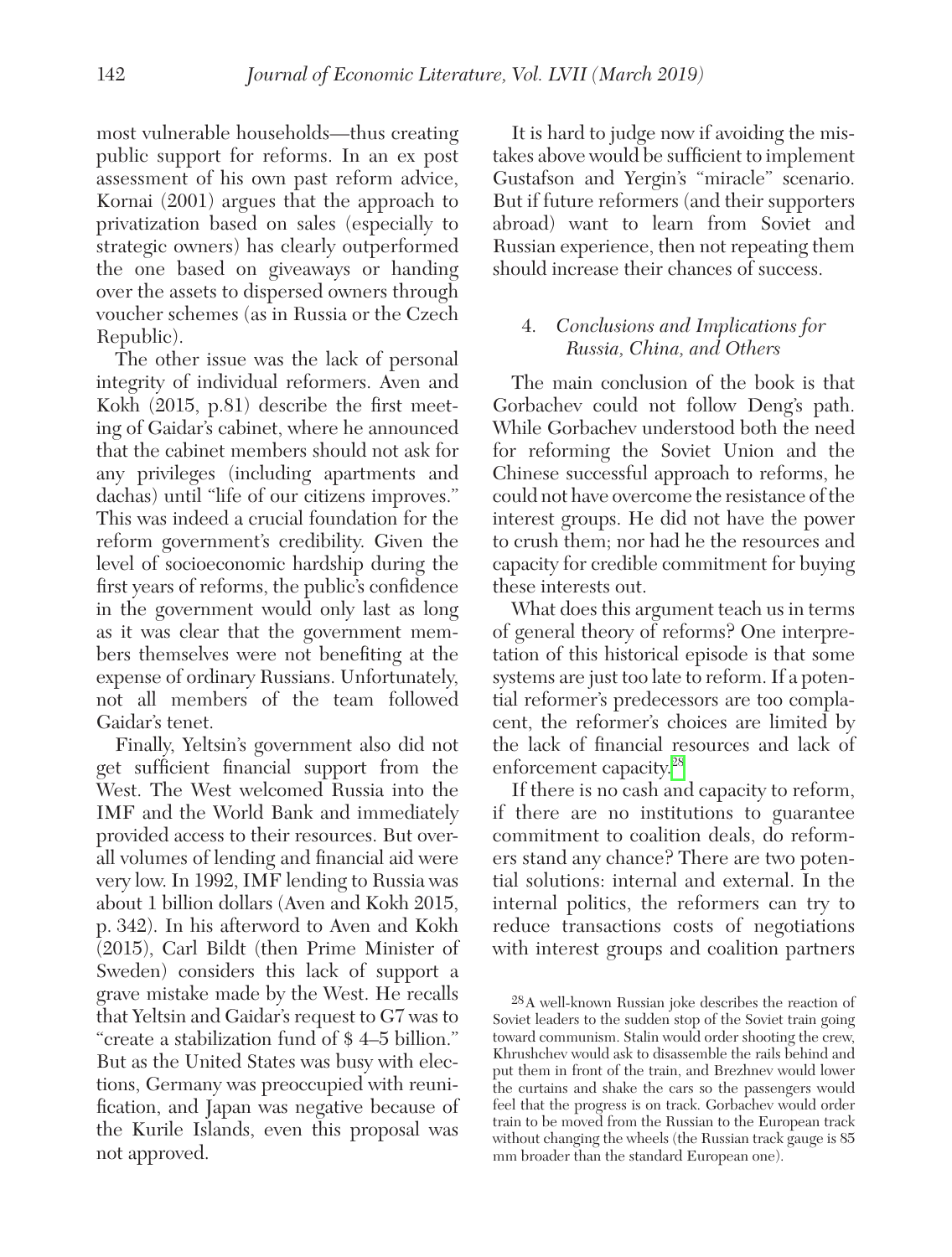through institutionalizing the debate, building political parties, coordinating the expectations, and freeing up the public discussion. This may help in making the groups' interests more transparent and better articulated, remove informational asymmetries, and make win–win outcomes easier to achieve. In some cases, transparency may also reduce legitimacy of antireform lobbies whose power comes from questionable sources, thus making it easier to crush their resistance.

The external component is also important. If the reformers lack cash to buy out interests and build coalitions, they may benefit from borrowing abroad. If it is clear that reforms are to result in growth and prosperity, the external loans will both bring about reforms' success and will be repaid as reforms proceed. Certainly, it is not always obvious that the reforms are likely to succeed even if supported by such lending (especially if reformers themselves lack competence, consistency, and resolve). It is also hard to estimate the amounts sufficient to assure the reforms' irreversibility. However, it is wrong to put down the role of such external support.

One obvious example of success was the Marshall Plan in postwar Western Europe. Another, more recent example was Poland's transition from plan to market. Poland managed to negotiate a write-down and restructuring of its debt. It has also been provided an EU accession roadmap—and post-accession access to EU structural funds. This generosity of the West has been a key determinant of Poland's successful transition.

The stunningly different experiences of Poland and Russia raise the question of the current reform battleground: Ukraine. In the late 1980s, Ukraine had the same level of GDP per capita as Poland. Now the gap in income levels is approximately threefold. It is clear that Ukraine needs reforms. On the other hand, Ukraine has no cash. It also has powerful oligarchic interests and weak political

institutions. Will Ukraine follow the Polish or the Russian trajectory? So far, it looks like at least some lessons have been learned. First and foremost, the West has been sufficiently generous. Ukraine has managed to write off and restructure its sovereign debt. There has also been substantial support in terms of aid and investment. The European Union has also agreed to provide visa-free regime to Ukraine's citizens and market access to its businesses. Second, the Ukrainian government understood that its legitimacy depends on integrity and anticorruption drive. Many top officials have been fired and/or investigated for corruption. On many occasions Ukrainian government stood up to the oligarchs. Third, and most importantly, even in the presence of very weak enforcement capacity, Ukraine's government has kept its commitment to the vision of a European Ukraine (here it certainly benefited from the nation-building push driven by the continuing geopolitical risks).

The book also matters for the reform outlook in China. Despite the unprecedented success of the last forty years, China is facing serious challenges and—as recognized by its own leaders—is in urgent need of "structural reforms." China has accumulated major imbalances, industrial overcapacity, high leverage of nonfinancial sector, nonperforming loans in state-owned banks, inefficiencies in state-owned enterprises, and potentially a real estate bubble (Glaeser et al. 2017). Expectations of further income growth have increased while some fundamental sources of previous growth have been exhausted (Li et al. 2017).

With all the similarities to Gorbachev's Soviet Union (at least as described by Miller), today's China has a much stronger hand. It does have enforcement capacity and substantial resources that may be sufficient for paying out the antireform interest groups or for alleviating the pain of reforms for the ordinary Chinese. Moreover, Chinese leadership seems to be much more competent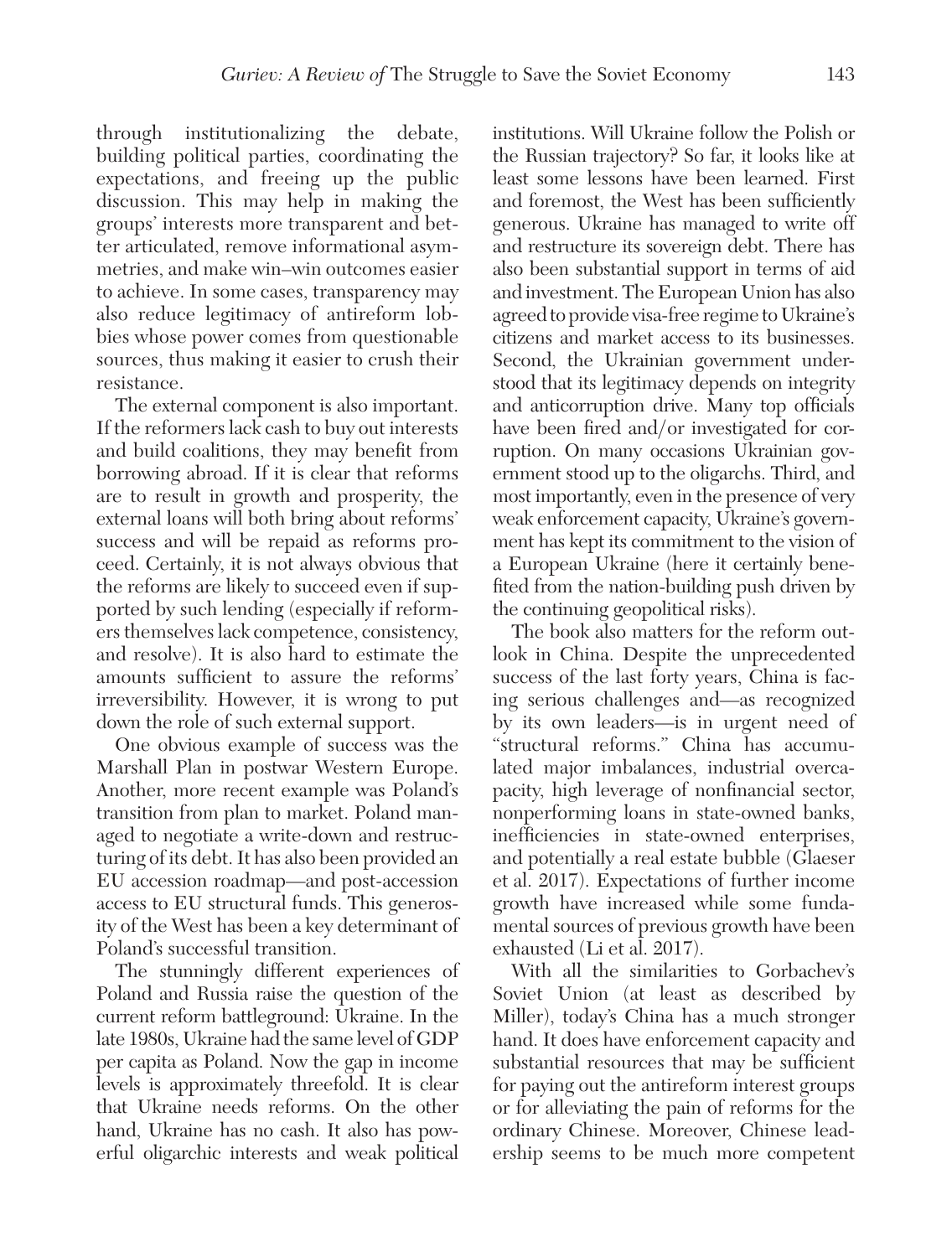than the last Soviet government that made some basic economic mistakes. The book, however, does contain an important warning for China. It shows that even a very powerful country can end up in a situation where it is too late to reform. Brezhnev-style complacency and delaying the reforms can put the future Chinese leaders in Gorbachev's shoes. Chris Miller's book describes the insurmountable challenges reformers would face in this situation. The book should therefore be read by anyone who wants to understand how to avoid repeating the past mistakes and the students of China should certainly take note.

#### **REFERENCES**

- Abramitzky, Ran. 2015. "Economics and the Modern Economic Historian." *Journal of Economic History* 75 (4): 1240–51.
- Acemoglu, Daron. 2003. "Why Not a Political Coase Theorem? Social Conflict, Commitment, and Politics." *Journal of Comparative Economics* 31 (4): 620–52.
	- Alesina, Alberto, and Allan Drazen. 1991. "Why Are Stabilizations Delayed?" *American Economic Review* 81 (5): 1170–88.
- Aghion, Philippe, Yann Algan, Pierre Cahuc, and Andrei Shleifer. 2010. "Regulation and Distrust." *Quarterly Journal of Economics* 125 (3): 1015–49.
	- Asian Development Bank. 2017. *Asian Development Outlook 2017: Transcending the Middle-Income Challenge*. Manila: Asian Development Bank.
	- Aven, Petr, and Alfred Kokh. 2015. *Gaidar's Revolution: The Inside Account of the Economic Transformation of Russia*. London and New York: I.B. Tauris and Co.
	- Banerjee, Abhijit V., and Esther Duflo. 2012. *Poor Economics: A Radical Rethinking of the Way to Fight Global Poverty*. New York: PublicAffairs.
- Bennett, John. 1994. "Queuing and the Price Level under Repressed Inflation." *Oxford Economic Papers* 46 (1): 68–82.
	- Besley, Timothy, and Masayuki Kudamatsu. 2008. "Making Autocracy Work." In *Institutions and Economic Performance*, edited by Elhanan Helpman, 452–510. Cambridge and London: Harvard University Press.
	- Besley, Timothy, and Torsten Persson. 2011. *Pillars of Prosperity: The Political Economics of Development Clusters*. Princeton and Oxford: Princeton University Press.
- Bhattacharya, Jay, Christina Gathman, and Grant Miller. 2013. "The Gorbachev Anti-Alcohol Campaign and Russia's Mortality Crisis." *American*

*Economic Journal: Applied Economics* 5 (2): 232–60.

- Blanchard, Olivier, and Michael Kremer. 1997. "Disorganization." *Quarterly Journal of Economics* 112 (4): 1091–126.
	- Blanchard, Olivier, and Andrei Shleifer. 2001. "Federalism with and without Political Centralization: China versus Russia." *IMF Staff Papers* 48: 171–79.
	- Bo, Zhiyue. 2002. *Chinese Provincial Leaders: Economic Performance and Political Mobility since 1949*. Armonk: ME Sharpe.
- Boycko, Maxim. 1992. "When Higher Incomes Reduce Welfare: Queues, Labor Supply, and Macro Equilibrium in Socialist Economies." *Quarterly Journal of Economics* 107 (3): 907–20.
	- Boycko, Maxim, Andrei Shleifer, and Robert Vishny. 1995. *Privatizing Russia*. London and Cambridge: MIT Press.
	- Brown, J. David, John S. Earle, and Scott Gehlbach. 2013. "Privatization." In *The Oxford Handbook of the Russian Economy*, edited by Michael Alexeev and Shlomo Weber, 161–88. Oxford and New York: Oxford University Press.
- Brown, J. David, John S. Earle, and Almos Telegdy. 2006. "The Productivity Effects of Privatization: Longitudinal Estimates from Hungary, Romania, Russia, and Ukraine." *Journal of Political Economy* 114 (1): 61–99.
	- Bruszt, László, Nauro F. Campos, Jan Fidrmuc, and Gérard Roland. 2012. "Civil Society, Institutional Change, and the Politics of Reform: The Great Transition." In *Economies in Transition: The Long Run View*, edited by Gérard Roland, 194–221. New York: Palgrave Macmillan.
- Cantoni, Davide, Yuyu Chen, David Y. Yang, Noam Yuchtman, and Y. Jane Zhang. 2017. "Curriculum and Ideology." *Journal of Political Economy* 125 (2): 338–92.
- Chen, Ye, Hongbin Li, and Li-An Zhou. 2005. "Relative Performance Evaluation and the Turnover of Provincial Leaders in China." *Economics Letters* 88 (3): 421–25.
	- Cheremukhin, Anton, Mikhail Golosov, Sergei Guriev, and Aleh Tsyvinski. 2017a. "The Economy of People's Republic of China from 1953." Unpublished.
	- Cheremukhin, Anton, Mikhail Golosov, Sergei Guriev, and Aleh Tsyvinski. 2017b. "The Industrialization and Economic Development of Russia through the Lens of a Neoclassical Growth Model." *Review of Economic Studies* 84 (2): 613–49.
	- Daniels, Robert V. 2007. *The Rise and Fall of Communism in Russia*. New Haven and London: Yale University Press.
- Djankov, Simeon, Edward Glaeser, Rafael La Porta, Florencio Lopez-de-Silanes, and Andrei Shleifer. 2003. "The New Comparative Economics." *Journal of Comparative Economics* 31 (4): 595–619.
	- Dubin, Boris, Lev Gudkov, and Yuri Levada. 2008. "The Social Fault and the Birth of the New Sociology: Twenty Years of Monitoring/Obschectvennyi razlom I rozhdenie novoi sotsiologii: Dvadtsat let monitoringa." Moscow: Novoe Izdatelstvo.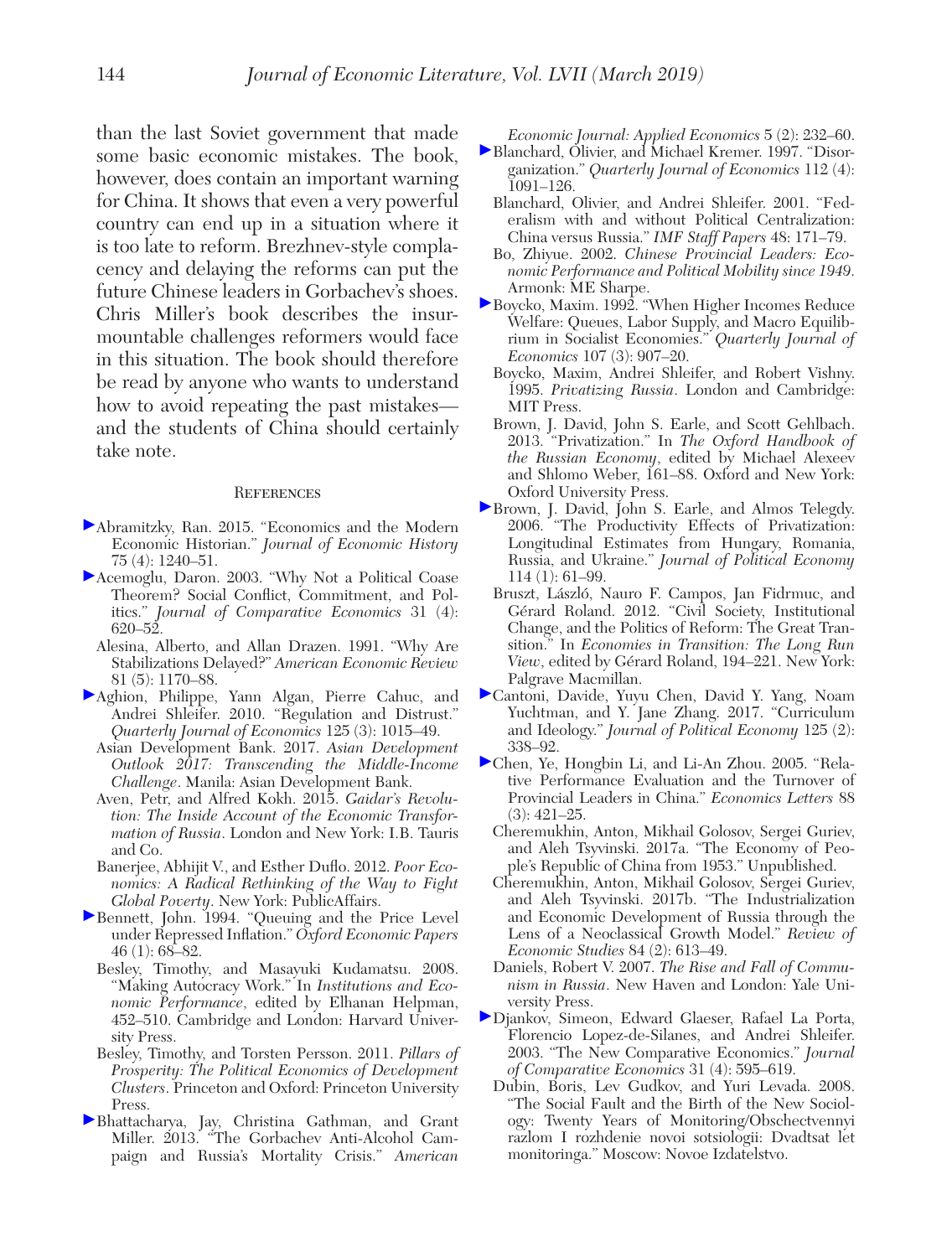- Ellman, Michael, and Vladimir Kontorovich, eds. 1998. *The Destruction of the Soviet Economic System: An Insiders' History*. Armonk and London: ME Sharpe.
- Enikolopov, Ruben, and Ekaterina Zhuravskaya. 2007. "Decentralization and Political Institutions." *Journal of Public Economics* 91 (11–12): 2261–90.
	- European Bank for Reconstruction and Development. 2013. *Transition Report 2013: Stuck in Transition?* London: European Bank for Reconstruction and Development.
	- European Bank for Reconstruction and Development. 2016. *Transition Report 2016–2017: Transition for All: Equal Opportunities in an Unequal World*. London: European Bank for Reconstruction and Development.
	- Fernandez, Raquel, and Dani Rodrik. 1991. "Resistance to Reform: Status Quo Bias in the Presence of Individual-Specific Uncertainty." *American Economic Review* 81 (5): 1146–55.
- Fisman, Raymond, and Yongxiang Wang. 2017. "The Distortionary Effects of Incentives in Government: Evidence from China's 'Death Ceiling' Program." *American Economic Journal: Applied Economics* 9 (2): 202–18.
	- Frye, Timothy. 2010. *Building States and Markets after Communism: The Perils of Polarized Democracy*. Cambridge and New York: Cambridge University Press.
	- Gaidar, Yegor. 2007. *Collapse of an Empire: Lessons for Modern Russia*. Washington, DC: Brookings Institution Press.
- Glaeser, Edward, Wei Huang, Yueran Ma, and Andrei Shleifer. 2017. "A Real Estate Boom with Chinese Characteristics." *Journal of Economic Perspectives* 31 (1): 93–116.
	- Grossman, Gene M., and Elhanan Helpman. 1994. "Protection for Sale." *American Economic Review* 84 (4): 833–50.
	- Guriev, Sergei, and William Megginson. 2007. "Privatization: What Have We Learned?" In *Beyond Transition: Annual World Bank Conference on Development Economics—Regional 2007*, edited by François Bourguignon and Boris Pleskovic, 249–96. Washington, DC: World Bank.
- [G](http://pubs.aeaweb.org/action/showLinks?doi=10.1257%2Fjel.20171470&system=10.1257%2F0895330053147994&citationId=p_38)uriev, Sergei, and Andrei Rachinsky. 2005. "The Role of Oligarchs in Russian Capitalism." *Journal of Economic Perspectives* 19 (1): 131–50.
- [H](http://pubs.aeaweb.org/action/showLinks?doi=10.1257%2Fjel.20171470&crossref=10.1017%2FS0043887100008091&citationId=p_39)ellman, Joel S. 1998. "Winners Take All: The Politics of Partial Reform in Postcommunist Transitions." *World Politics* 50 (2): 203–34.
	- Hollander, Paul. 1999. *Political Will and Personal Belief: The Decline and Fall of Soviet Communism*. New Haven and London: Yale University Press.
- [J](http://pubs.aeaweb.org/action/showLinks?doi=10.1257%2Fjel.20171470&crossref=10.1111%2Fjeea.12124&citationId=p_41)ia, Ruixue, Masayuki Kudamatsu, and David Seim. 2015. "Political Selection in China: The Complementary Roles of Connections and Performance." *Journal of the European Economic Association* 13  $(4): 631–68.$
- [J](http://pubs.aeaweb.org/action/showLinks?doi=10.1257%2Fjel.20171470&crossref=10.1016%2Fj.jpubeco.2004.11.008&citationId=p_42)in, Hehui, Yingyi Qian, and Barry R. Weingast. 2005. "Regional Decentralization and Fiscal Incentives: Federalism, Chinese Style." *Journal of Public*

*Economics* 89 (9–10): 1719–42.

- Johnson, Simon, Daniel Kaufmann, and Andrei Shleifer. 1997. "The Unofficial Economy in Transition." *Brookings Papers on Economic Activity* 2: 159–239.
	- Kaufman, Richard F., and John P. Hardt, eds. 1993. *The Former Soviet Union in Transition*. Armonk and London: ME Sharpe.
- Kim, Byung-Yeon. 2002. "Causes of Repressed Inflation in the Soviet Consumer Market, 1965–1989: Retail Price Subsidies, the Siphoning Effect, and the Budget Deficit." *Economic History Review* 55 (1): 105–27.
- King, Gary, Jennifer Pan, and Margaret E. Roberts. 2013. "How Censorship in China Allows Government Criticism but Silences Collective Expression." *American Political Science Review* 107 (2): 1–18.
	- Kornai, Janos. 2001. "Ten Years after *The Road to a Free Economy*: The Author's Self-Evaluation." In *Annual World Bank Conference on Development Economics 2000*, edited by Boris Pleskovic and Nicholas Stern, 49–66. Washington, DC: World Bank.
- Li, Hongbin, Prashant Loyalka, Scott Rozelle, and Binzhen Wu. 2017. "Human Capital and China's Future Growth." *Journal of Economic Perspectives* 31 (1): 25–48.
- Li, Hongbin, and Li-An Zhou. 2005. "Political Turnover and Economic Performance: The Incentive Role of Personnel Control in China." *Journal of Public Economics* 89 (9–10): 1743–62.
	- Margo, Robert A. 2017. "The Integration of Economic History into Economics." NBER Working Paper 23538.
- Markevich, Andrei, and Ekaterina Zhuravskaya. 2011. "M-form Hierarchy with Poorly-Diversified Divisions: A Case of Khrushchev's Reform in Soviet Russia." *Journal of Public Economics* 95 (11–12): 1550–60.
	- Martinez-Bravo, Monica, Gerard Padro i Miquel, Nancy Qian, and Yang Yao. 2018. "The Rise and Fall of Local Elections in China: Evidence on the Autocrat's Trade-Off." Mimeo, Northwestern University.
- Maskin, Eric, Yingyi Qian, and Chenggang Xu. 2000. "Incentives, Information, and Organizational Form." *Review of Economic Studies* 67  $(\tilde{2})$ : 359–78.
	- Michalopoulos, Stelios, and Elias Papaioannou. 2017. *The Long Economic and Political Shadow of History*. Volumes 1–3. London: CEPR Press.
- Murphy, Kevin M., Andrei Shleifer, and Robert W. Vishny. 1992. "The Transition to a Market Economy: Pitfalls of Partial Reform." *Quarterly Journal of Economics* 107 (3): 889–906.
- Oberdorfer, Don. 1998. *From the Cold War to a New Era: The United States and the Soviet Union, 1983– 1991*, Updated edition. Baltimore and London: Johns Hopkins University Press.
- Osband, Kent. 1992. "Economic Crisis in a Shortage Economy." *Journal of Political Economy* 100 (4): 673–90.
- Persson, Petra, and Ekaterina Zhuravskaya. 2016. "The Limits of Career Concerns in Federalism: Evidence